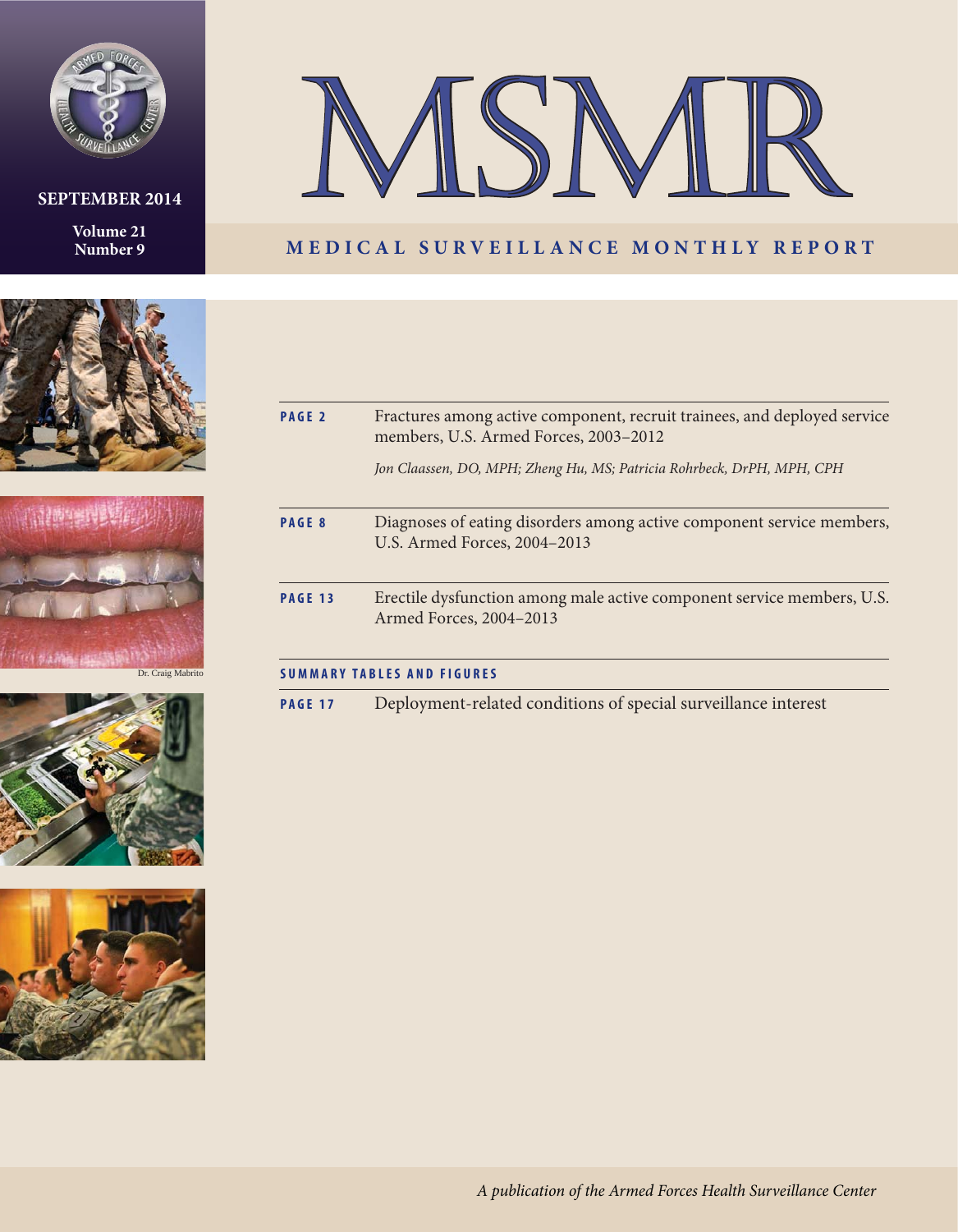### **Fractures Among Active Component, Recruit Trainees, and Deployed Service Members, U.S. Armed Forces, 2003–2012**

*Jon Claassen, DO, MPH (CPT, USA); Zheng Hu, MS; Patricia Rohrbeck, DrPH, MPH, CPH (Maj, USAF)*

Injuries are the leading cause of healthcare encounters and lost work days among military service members in the U.S. Armed Forces. Fractures often entail a lengthy recovery time and can affect the operational ability of both the individual and the unit. From 1 January 2003 through 31 December 2012, active component service members were diagnosed with 244,248 incident fractures (19.4 per 1,000 person-years[p-yrs]). Hand and foot/ankle fractures were the most common types. During the same surveillance period, recruit trainees were diagnosed with 18,773 incident fractures (66.0 per 1,000 p-yrs). Annual incidence rates among trainees declined 38% from 2003 to 2012. Stress fractures were the most common type in this population. From 1 January 2008 through 31 December 2012, deployed service members were diagnosed with 12,328 incident fractures (16.5 per 1,000 p-yrs). The most common sites of fracture among the deployed population were the hand, foot/ankle, and arm. Comments address preventive interventions, stress fractures in trainees, gender differences in incidence, and limitations of the study.

The uries are the leading cause of health-<br>care encounters and lost work days<br>among military service members in<br>the U.S. Armed Forces.<sup>1,2</sup> Fractures, defined njuries are the leading cause of healthcare encounters and lost work days among military service members in as breaks in bone or cartilage, comprise a major proportion of those injuries. Among active component service members in the Department of Defense, fractures account for as high as 40% of injury-associated hospitalizations and 10% of injury-related outpatient visits.<sup>1-3</sup> Fractures also account for 26% of combat injuries, 82% of which are open fractures and necessitate medical evacuation.4 Stress fractures continue to be the leading cause of recruit trainee injury and, after requiring an average of 10-18 weeks for recovery and physical therapy, necessitate repetition of all or part of basic training periods.<sup>5-8</sup> Although fractures are rarely life threatening, they do impose a lengthy recuperation time of weeks to months and can greatly affect the operational ability of both the affected service members and their units.<sup>7,9</sup>

This report summarizes incident

fracture counts, rates, and trends in active component service members and recruit trainees over a 10-year surveillance period and in deployed service members over a 5-year surveillance period.

### **METHODS**

The study population included active component service members, recruit trainees, and deployed service members of the Army, Navy, Air Force, Marine Corps, and Coast Guard; each of these three groups was assessed and reported on separately for estimates of incident fracture rates. The active component population excluded recruit trainees and service members during time periods of deployment. The surveillance period for the recruit trainees was restricted to basic training, the length of which varied by service. The deployed population included only active component service members who were deployed to Operation Enduring Freedom (OEF), Operation Iraqi Freedom (OIF), or Operation New Dawn (OND) for more than 30 days. Individuals who were deployed for less than 30 days were included in the active component population. The surveillance period was 1 January 2003 through 31 December 2012 for the active component and recruit trainee populations, and 1 January 2008 through 31 December 2012 for the deployed population.

All data used to determine incident fracture rates were derived from records routinely maintained in the Defense Medical Surveillance System (DMSS), the Theater Medical Data Store (TMDS), and the Transportation Command Regulating and Command and Control Evacuation System (TRAC2 ES). DMSS records document both ambulatory encounters and hospitalizations of active component members of the U.S. Armed Forces in fixed military and civilian (if reimbursed through the Military Health System) treatment facilities. Healthcare encounters of deployed service members are documented in the TMDS records, and medical evacuations from the Central Command (CENTCOM) theater of operations are documented in the TRAC2 ES. Coast Guard medical encounter data prior to 2007 were incomplete in DMSS and were analyzed only for the period since 2007.

Incident diagnoses of fracture were identified from ICD-9-CM diagnostic codes recorded during hospitalizations and ambulatory medical encounters **(Table 1)**. Service members were considered incident cases if they had one inpatient encounter with an ICD-9 code for a fracture or if they had two outpatient encounters with the same ICD-9 code for a fracture within a 180-day period. Diagnoses could be recorded in any diagnostic position. Multiple fractures in the same anatomic region were considered one incident case, but fractures to different anatomic regions were counted as separate incident cases. Only one incident case per anatomic region per person was counted during the surveillance period.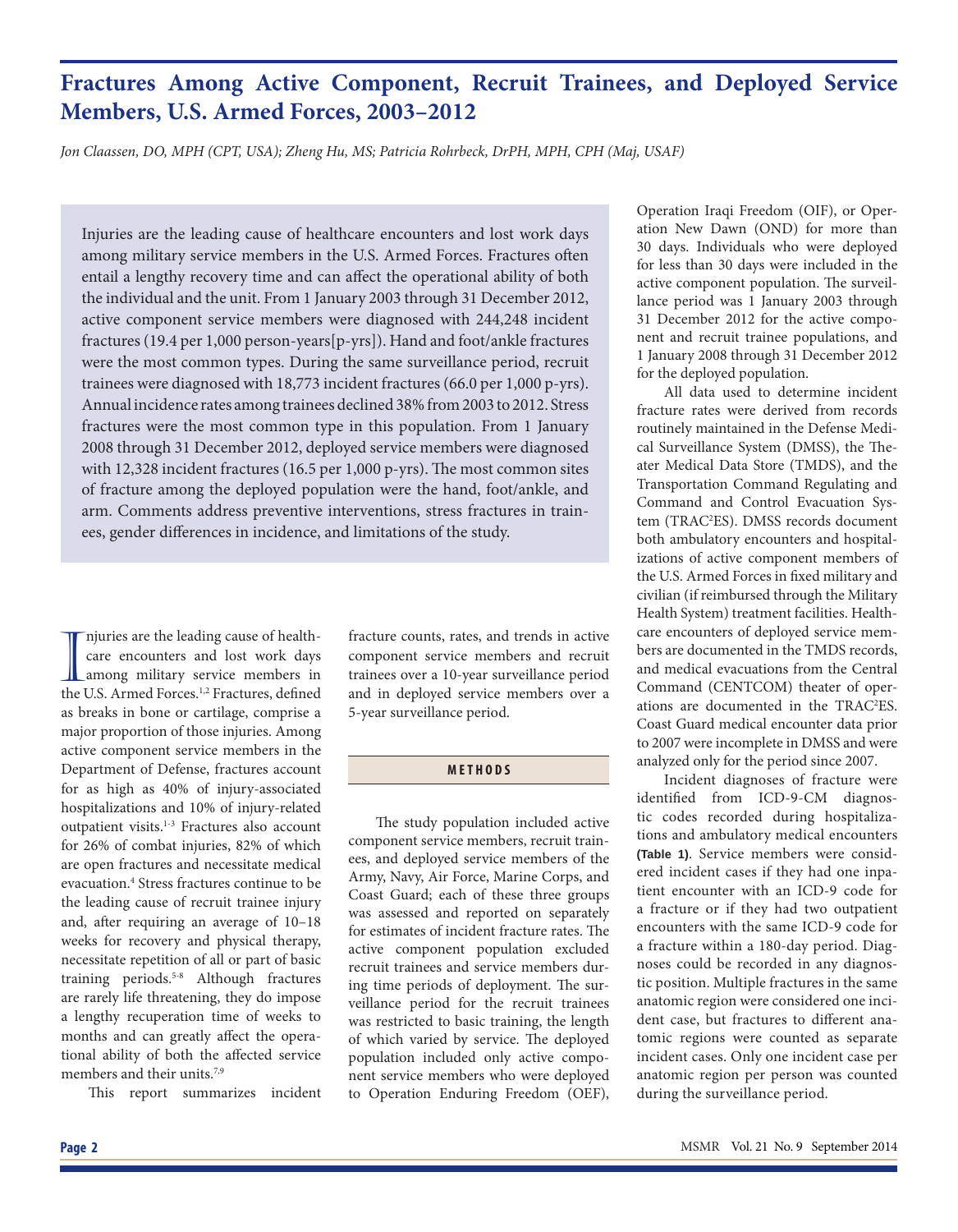| anatomical region or type      | TABLE 1. ICD-9 codes for fractures by |
|--------------------------------|---------------------------------------|
|                                |                                       |
| Fracture type                  | ICD-9 code                            |
| Pathologic                     | 733.1                                 |
| <b>Stress</b>                  | 733.93-733.98                         |
| Head                           | 800-804                               |
| Vertebra                       | 805-806                               |
| <b>Ribs</b>                    | 807.0-807.1                           |
| Sternum                        | 807.2-807.4                           |
| Larynx and trachea 807.5-807.6 |                                       |
| <b>Pelvis</b>                  | 808                                   |
| Arm                            | 810-813, 819                          |
| Hand                           | 814-817                               |
| Leg                            | 820-823, 828                          |
| Foot/ankle                     | 824-826                               |
| <b>Unspecified</b>             | 809, 818, 827, 829                    |

#### **RESULTS**

Between January 2003 and December 2012, a total of 244,248 incident fractures (incidence rate: 19.4 cases per 1,000 person-years [p-yrs]) were diagnosed in the active component population (Table 2). The annual rates increased from 18.6 per 1,000 p-yrs in 2003 to 20.7 per 1,000 p-yrs in 2008, and thereafter decreased to 18.2 per 1,000 p-yrs in 2012 (Figure 1). The Marine Corps and the Army had the highest overall rates (24.0 and 23.8 per 1,000 p-yrs, respectively) and the Navy had the lowest rate (15.1 per 1,000 p-yrs) **(Table 2)**. Males had a slightly higher rate (19.4 per 1,000 p-yrs) than females (19.3 per 1,000 p-yrs). Fracture incidence rates declined with increasing age. The incidence rate of fracture was 62% lower among those 40 years and older compared with those aged 18–20 years **(Table 2, Figure 2)**. The fracture type/sites with the highest rates among active component service members were hand fractures (5.8 per 1,000 p-yrs), foot/ankle fractures (4.4 per 1,000 p-yrs), and stress fractures (2.7 per 1,000 p-yrs) (Table 3, Figure 2). The rates of all fracture types were higher in the younger age groups with the exception of rib fracture rates, which increased with age **(Figure 2)**. Males had higher incidence rates than females in all fracture categories except for stress, foot/ankle, pathologic, and pelvis fractures **(Figure 3)**. Of note, the

**TABLE 2.** Incidence counts and rates of fractures, active component, recruit trainees, and deployed, U.S. Armed Forces, 2003–2012

|                               | Active  |                 | Recruit |                 | Deployed <sup>b</sup> |                 |
|-------------------------------|---------|-----------------|---------|-----------------|-----------------------|-----------------|
|                               | Case N  | IR <sup>a</sup> | Case N  | IR <sup>a</sup> | Case N                | IR <sup>a</sup> |
| <b>Total</b>                  | 244,248 | 19.4            | 18,773  | 66.0            | 12,328                | 16.5            |
| Service                       |         |                 |         |                 |                       |                 |
| Air Force                     | 50,657  | 15.9            | 813     | 20.5            | 1,313                 | 11.8            |
| Army                          | 99,104  | 23.8            | 9,161   | 81.9            | 9,109                 | 18.9            |
| Coast Guard <sup>c</sup>      | 7,198   | 18.0            | 414     | 88.2            | $\mathbf{1}$          | 0.8             |
| <b>Marine Corps</b>           | 38,383  | 24.0            | 6,411   | 88.5            | 1,443                 | 14.7            |
| Navy                          | 48,906  | 15.1            | 1,974   | 35.3            | 462                   | 8.3             |
| Gender                        |         |                 |         |                 |                       |                 |
| Female                        | 36,436  | 19.3            | 5,722   | 129.2           | 1,113                 | 14.7            |
| Male                          | 207,812 | 19.4            | 13,051  | 54.4            | 11,215                | 16.7            |
| Race/ethnicity                |         |                 |         |                 |                       |                 |
| White, non-Hispanic           | 166,344 | 21.1            | 13,190  | 72.5            | 8,565                 | 17.7            |
| Black, non-Hispanic           | 32,020  | 15.3            | 1,818   | 45.0            | 1,662                 | 13.7            |
| Hispanic                      | 25,020  | 18.9            | 2,083   | 61.8            | 1,314                 | 16.0            |
| Asian/Pacific Islander/       | 15,809  | 16.2            | 1,356   | 55.1            | 619                   | 12.9            |
| Other                         |         |                 |         |                 |                       |                 |
| Unknown                       | 5,055   | 17.0            | 326     | 87.6            | 168                   | 11.6            |
| Age                           |         |                 |         |                 |                       |                 |
| $18 - 20$                     | 35,163  | 32.4            | 9,052   | 47.3            | 935                   | 21.0            |
| $21 - 24$                     | 80,830  | 24.1            | 5,950   | 88.8            | 4,380                 | 19.0            |
| $25 - 29$                     | 57,393  | 19.0            | 2,507   | 126.4           | 3,478                 | 16.6            |
| $30 - 34$                     | 30,152  | 15.5            | 869     | 184.6           | 1,743                 | 15.2            |
| $35 - 39$                     | 21,568  | 13.4            | 395     | 293.7           | 1,033                 | 12.6            |
| $40+$                         | 19,142  | 12.3            |         |                 | 759                   | 11.3            |
| Grade                         |         |                 |         |                 |                       |                 |
| Enlisted (E01-E04)            | 140,816 | 26.9            | 18,773  | 66.0            | 7,299                 | 20.5            |
| Enlisted (E05-E09)            | 77,651  | 15.0            |         |                 | 3,944                 | 14.0            |
| Officers (O01-O04)            | 22,364  | 12.0            |         |                 | 901                   | 9.6             |
| Officers (O05-O10)            | 1,362   | 10.8            |         |                 | 31                    | 8.8             |
| Officers (W01-W05)            | 2,055   | 12.5            |         |                 | 153                   | 10.3            |
| Occupation                    |         |                 |         |                 |                       |                 |
| Admin/supply                  | 52,310  | 17.7            |         |                 | 3,070                 | 15.8            |
| Combat                        | 50,796  | 20.8            |         |                 | 4,067                 | 18.6            |
| Health care                   | 18,136  | 16.8            |         |                 | 759                   | 16.6            |
| Other                         | 123,006 | 20.2            |         |                 | 4,432                 | 15.3            |
| a Data por 1.000 porcon voors |         |                 |         |                 |                       |                 |

e per 1,000 per

b Surveillance period: 2008–2012

c Surveillance period: 2007–2012



**FIGURE 1.** Annual incidence rates of fractures, active component, U.S. Armed Forces, 2003–2012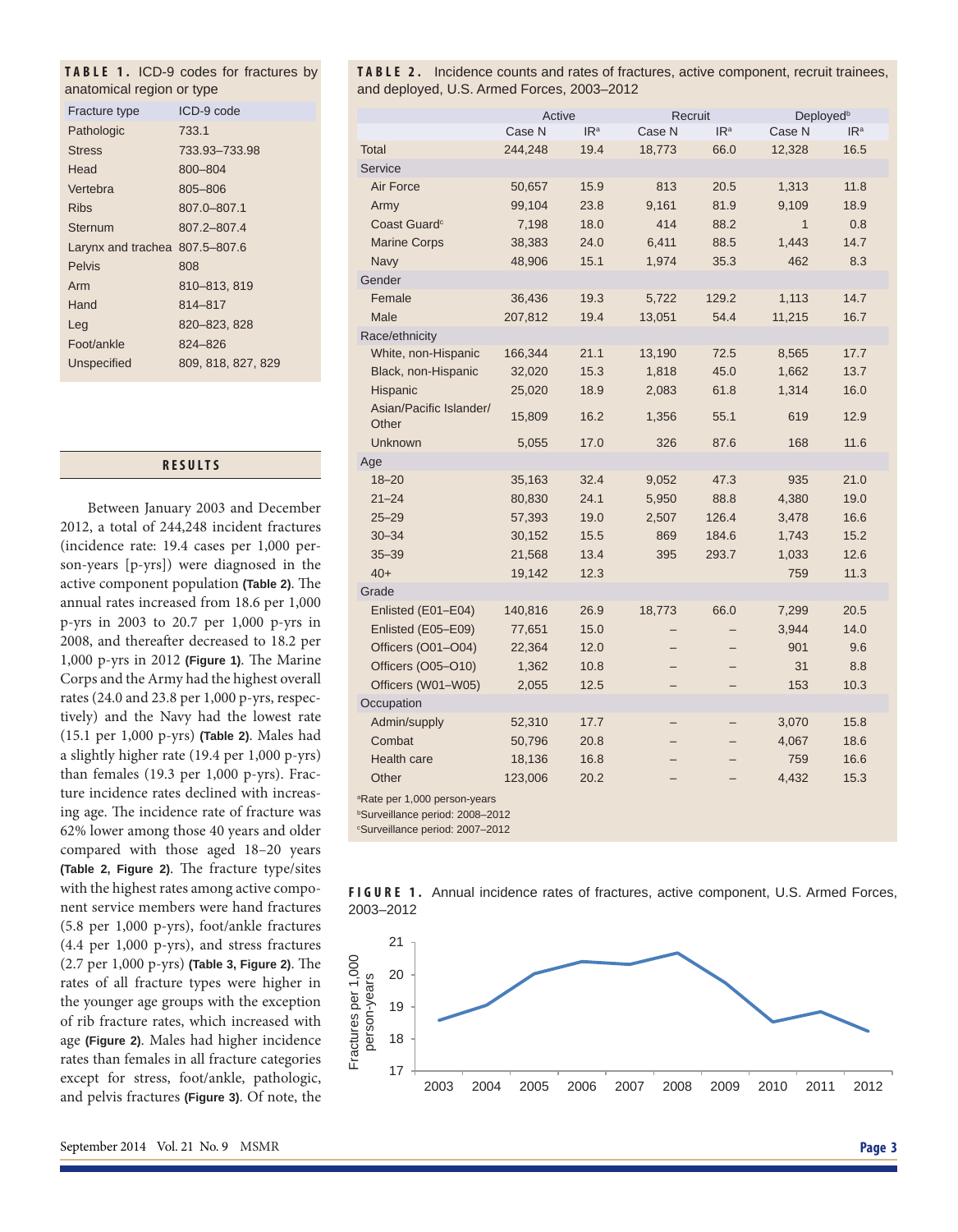**TABLE 3.** Incidence counts and rates (per 1,000 person-years) of fracture types, active component, recruit trainees, and deployed, U.S. Armed Forces, 2003–2012

|                                                                    | Active |                 |                | Recruit         |                | Deployed <sup>b</sup> |
|--------------------------------------------------------------------|--------|-----------------|----------------|-----------------|----------------|-----------------------|
|                                                                    | Case N | IR <sup>a</sup> | Case N         | IR <sup>a</sup> | Case N         | IR <sup>a</sup>       |
| <b>Stress</b>                                                      | 33,593 | 2.7             | 11,296         | 39.7            | 527            | 0.7                   |
| Stress fracture of tibia or fibula                                 | 14,499 | 1.2             | 4,461          | 15.7            | 177            | 0.2                   |
| Stress fracture of metatarsals                                     | 5,186  | 0.4             | 1591           | 5.6             | 133            | 0.2                   |
| Stress fracture of other bone                                      | 11,354 | 0.9             | 4,314          | 15.2            | 208            | 0.3                   |
| Stress fracture of femoral neck                                    | 1,267  | 0.1             | 323            | 1.1             | 6              | 0.0                   |
| Stress fracture of shaft of femur                                  | 513    | 0.0             | 198            | 0.7             | $\overline{2}$ | 0.0                   |
| Stress fracture of pelvis                                          | 774    | 0.1             | 409            | 1.4             | $\mathbf{1}$   | 0.0                   |
| Head                                                               | 18,969 | 1.5             | 269            | 1.0             | 772            | 1.0                   |
| Skull                                                              | 2,784  | 0.2             | 30             | 0.1             | 131            | 0.2                   |
| <b>Nasal</b>                                                       | 8,092  | 0.6             | 125            | 0.4             | 301            | 0.4                   |
| Mandible                                                           | 2,948  | 0.2             | 60             | 0.2             | 115            | 0.2                   |
| Multiple bone, other facial                                        | 5,145  | 0.4             | 54             | 0.2             | 225            | 0.3                   |
| Vertebra                                                           | 7,823  | 0.6             | 150            | 0.5             | 449            | 0.6                   |
| <b>Ribs</b>                                                        | 4,778  | 0.4             | 187            | 0.7             | 307            | 0.4                   |
| Sternum                                                            | 270    | 0.0             | $\overline{7}$ | 0.0             | 13             | 0.0                   |
| Larynx and trachea                                                 | 58     | 0.0             | $\mathbf{1}$   | 0.0             | $\mathbf{1}$   | 0.0                   |
| Pelvis                                                             | 1,664  | 0.1             | 122            | 0.4             | 125            | 0.2                   |
| Shoulder                                                           | 9,221  | 0.7             | 118            | 0.4             | 205            | 0.3                   |
| Clavicle                                                           | 8,135  | 0.7             | 112            | 0.4             | 160            | 0.2                   |
| Scapula                                                            | 1,086  | 0.1             | 6              | 0.0             | 45             | 0.1                   |
| Arm                                                                | 22,167 | 1.8             | 460            | 1.6             | 1,133          | 1.5                   |
| <b>Humerus</b>                                                     | 3,137  | 0.3             | 44             | 0.2             | 210            | 0.3                   |
| Radius and ulna                                                    | 19,020 | 1.5             | 416            | 1.5             | 921            | 1.2                   |
| Multiple fractures involving both upper<br>$limb(s)$ with $rib(s)$ | 10     | 0.0             | 0              | 0.0             | $\overline{2}$ | 0.0                   |
| Hand                                                               | 73,308 | 5.8             | 1,737          | 6.1             | 4,598          | 6.1                   |
| Carpal                                                             | 11,467 | 0.9             | 307            | 1.1             | 468            | 0.6                   |
| Metacarpal                                                         | 29,609 | 2.4             | 736            | 2.6             | 1,056          | 1.4                   |
| Phalanges of hand                                                  | 31,968 | 2.5             | 689            | 2.4             | 3,019          | 4.0                   |
| Multiple fractures of hand bones                                   | 264    | 0.0             | 5              | 0.0             | 55             | 0.1                   |
| Leg                                                                | 13,985 | 1.1             | 751            | 2.6             | 1,023          | 1.4                   |
| Femur                                                              | 2,751  | 0.2             | 208            | 0.7             | 225            | 0.3                   |
| Patella                                                            | 1,608  | 0.1             | 29             | 0.1             | 75             | 0.1                   |
| Tibia and fibula                                                   | 9,603  | 0.8             | 514            | 1.8             | 704            | 0.9                   |
| Multiple fractures involving both lower<br>limbs                   | 23     | 0.0             | 0              | 0.0             | 19             | 0.0                   |
| Foot                                                               | 54,687 | 4.4             | 2,308          | 8.1             | 2,675          | 3.6                   |
| Ankle                                                              | 20,267 | 1.6             | 626            | 2.2             | 882            | 1.2                   |
| Tarsal and metatarsal bones                                        | 22,304 | 1.8             | 1,513          | 5.3             | 1,045          | 1.4                   |
| Phalanges of foot                                                  | 12,116 | 1.0             | 169            | 0.6             | 748            | 1.0                   |
| <b>Unspecified</b>                                                 | 1,291  | 0.1             | 91             | 0.3             | 355            | 0.5                   |
| Other trunk                                                        | 17     | 0.0             | 1              | 0.0             | $\overline{2}$ | 0.0                   |
| III-defined fractures of upper limb                                | 124    | 0.0             | 4              | 0.0             | 33             | 0.0                   |
| Other, multiple, and ill-defined fractures<br>of lower limb        | 462    | 0.0             | 16             | 0.1             | 112            | 0.2                   |
| Fracture of unspecified bones                                      | 688    | 0.1             | 70             | 0.3             | 208            | 0.3                   |
| Pathologic                                                         | 2,434  | 0.2             | 1,276          | 4.5             | 145            | 0.2                   |

a Rate per 1,000 person-years b Surveillance period: 2008–2012

rate of stress fractures in females was 2.4 times higher (6.7 per 1,000 p-yrs) than the rate in males (1.9 per 1,000 p-yrs).

During the same surveillance period, recruit trainees were diagnosed with 18,773 incident fractures (66.0 per 1,000 p-yrs) **(Table 2)**. The annual rates decreased from 80.9 per 1,000 p-yrs in 2003 to 50.2 per 1,000 p-yrs in 2012 (Figure 4). The Marine Corps and Coast Guard had the highest rates (88.5 and 88.2 per 1,000 p-yrs, respectively) and the Air Force had the lowest rate (20.5 per 1,000 p-yrs) (Table 2). The rate among female trainees was 1.4 times higher than the rate in males. The fracture types with the highest rates in recruit trainees were stress fractures (39.7 per 1,000 p-yrs), foot/ankle fractures (8.1 per 1,000 p-yrs), and hand fractures (6.1 per 1,000 p-yrs) **(Table 3, Figure 5)**. Among recruit trainees, rates increased dramatically with age **(Table 2)**. The incidence rate among recruit trainees aged 35 years and older (293.7 per 1,000 p-yrs) was 5.2 times higher than the rate among trainees in the youngest age group (47.3 per 1,000 p-yrs) **(Table 2)**. Incidence rates for stress, foot/ankle, hand, leg, arm, and rib fractures were notably higher among recruit trainees aged 35 years or older than among the younger age groups of trainees (Figure 5). The incidence rate of stress fractures in female trainees was 2.2 times higher than the rate in male trainees (94.7 and 29.6 per 1,000 p-yrs, respectively) **(data not shown)**.

Between January 2008 and December 2012, deployed service members were diagnosed with 12,328 incident fractures (16.5 per 1,000 p-yrs) (Table 2). The annual rates ranged between 15.4 per 1,000 p-yrs and 18.0 per 1,000 p-yrs. Deployed service members in the Army had the highest rate (18.9 per 1,000 p-yrs), compared to members of the Navy (8.3 per 1,000 p-yrs) and Coast Guard (0.8 per 1,000 p-yrs) **(Table**  2). The incidence rate for males was 13% higher than for females. Rates declined with advancing age and the rate for deployed service members aged 40 years or older was 46% lower than that of the youngest age group (18-20 years) (Table 2). The fracture types with the highest rates in this population were those of the hand (6.1 per 1,000 p-yrs), foot/ankle (3.6 per 1,000 p-yrs), and arm (1.5 per 1,000 p-yrs) **(Table 3)**.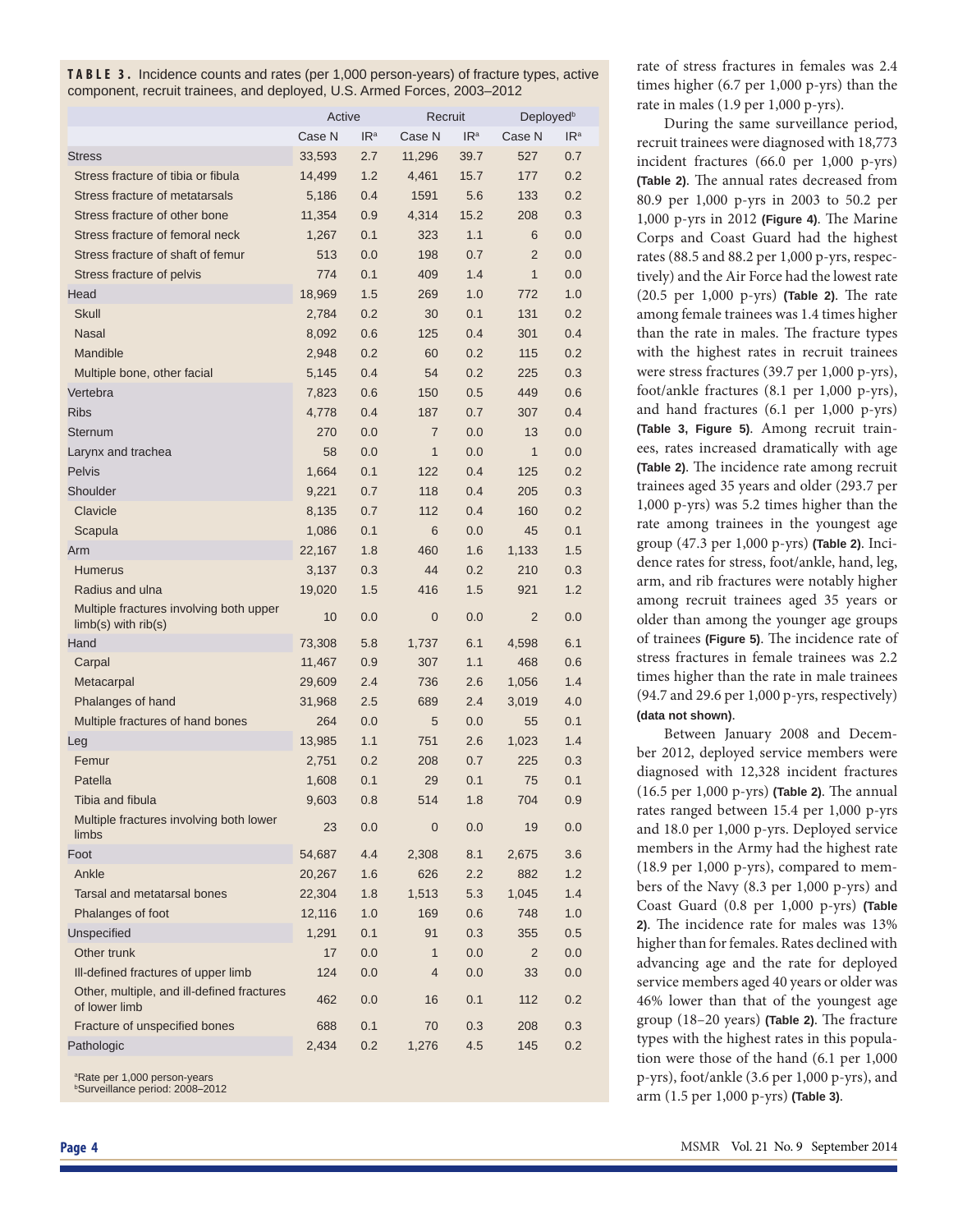







#### **EDITORIAL COMMENT**

During the surveillance periods, the overall fracture rates among active component, recruit trainees, and deployed service members were 19.4, 66.0, and 16.5 per 1,000 p-yrs, respectively. Annual incidence rates for the active component peaked in 2008 but had declined by 12% through 2012. Annual rates for recruit trainees have shown a steady decrease during the period; the rate for 2012 reflects a 38% decrease from the 2003 rate. These observations suggest that concerted efforts to reduce fracture injuries through leadership education, discouraging use of physical activity as punishment, and adjusting physical training schedules over the past 10 years have had a positive impact on fracture incidence, even though selected subpopulations may require continued emphasis on injury prevention.<sup>10,11</sup> Hand fractures were the most common type in the active component, whereas stress fractures were the most frequent type in the recruit population and among female service members. In the deployed setting, the higher rates among service members in the Army and Marine Corps may be related to hazardous duties and tasks such as those associated with combat operations as well as carrying heavy gear for long distances and entering

and exiting large vehicles. One possible explanation for the increase in fracture rates in the active component during 2003– 2008 may have been the increased recruiting goal among the Services during the height of OEF and OIF/OND. Accessioning more service members over a short period of time may have increased the proportion of less physically fit individuals who were at greater risk for fracture injuries. Additionally, more intense training to accommodate rapid deployment cycles may have compounded the risk for fractures among service members. On the other hand, basic training sites started implementing injury prevention strategies in 2003 and these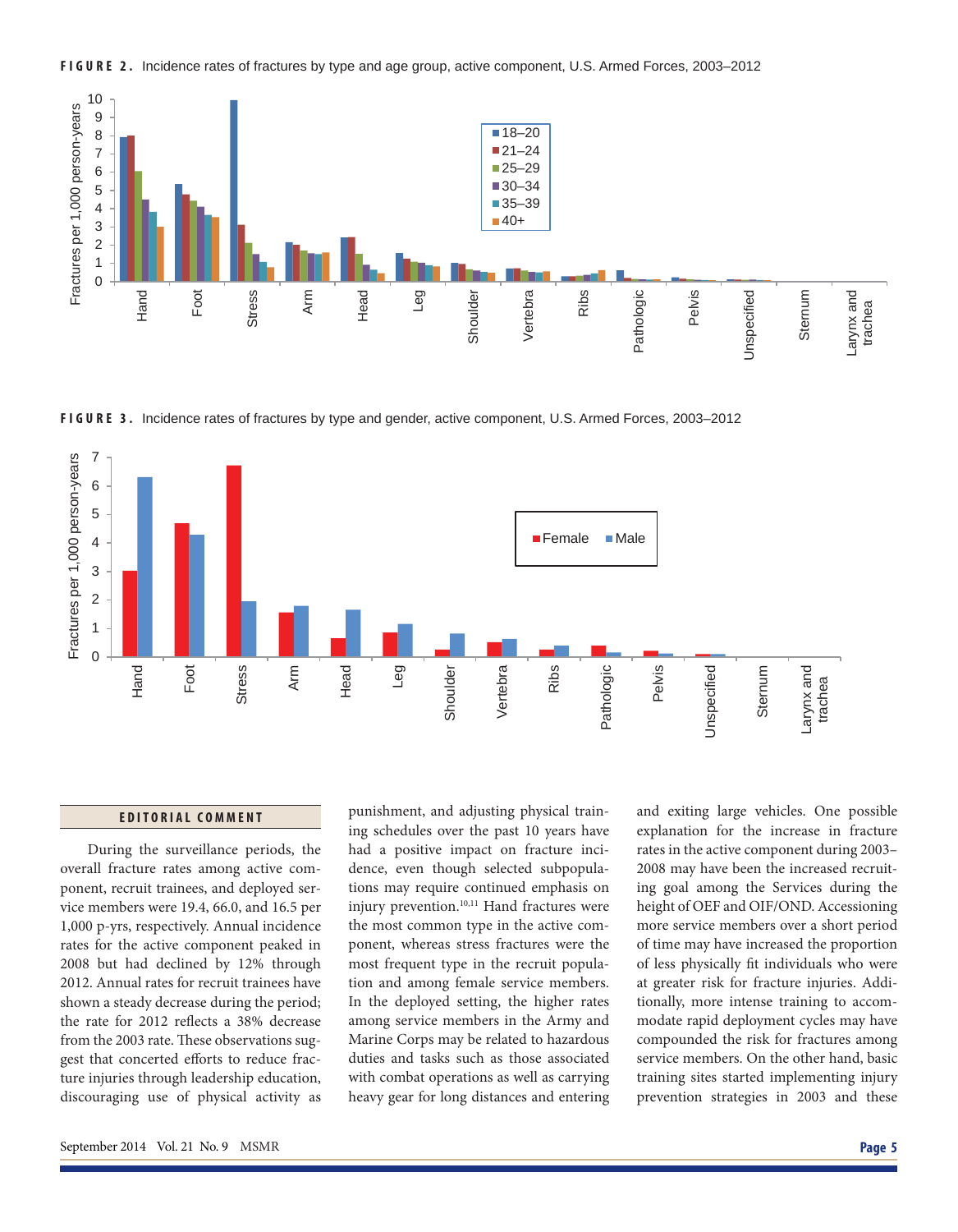efforts seem to have been associated with demonstrable reductions in injury rates among trainees **(Figure 4)**. It is uncertain whether these initiatives may have affected active component training strategies by 2008, accounting for the start of the fracture rate decline.<sup>6</sup> Continued research is needed to help determine the factors most linked to fracture injuries and to find ways to prevent those injuries.

Stress fractures in recruit trainees have been a recognized problem for a long time.

Many studies have been done to uncover ways to prevent these injuries and have led to several interventions. Among these, prevention of overtraining is the most important. This can be accomplished by gradual, systematic run progressions, grouping service members by physical ability, running for a specified time instead of distance, and allowing appropriate recovery between activities.12 A 5-minute step test has been shown to identify recruits, females especially, who are at high risk of developing

**FIGURE 4.** Annual incidence rates of fractures, recruit trainees, U.S. Armed Forces, 2003– 2012



stress fractures and can therefore be placed on a special fitness regimen.<sup>13</sup> Evidence also suggests that both increasing multi-axial, proprioceptive, and agility training to vary musculoskeletal stress and ensuring proper nutrition for all recruit trainees reduce stress fractures.<sup>12</sup>

Females had higher rates of stress fractures in all three populations compared to males. Research has shown that low physical fitness levels appear to be the major risk factor for stress fractures, and females, as a group, have tended to have lower levels of physical fitness compared to males at the time of entry into military service.<sup>14,15</sup> This disparity in rates of stress fractures could also be associated with anatomical factors. Additional strain on bones of the lower extremities in some females may be attributable to a wider pelvis, shorter stature, and less muscle mass compared to males.15

There are some limitations to this report that should be considered when interpreting the results. The diagnoses of fractures were ascertained from the DMSS administrative data reflecting diagnoses recorded in patients' health records. Omission or miscoding of diagnoses would affect the accuracy of the data summary. The surveillance period used for the deployed population was shorter than the surveillance

**FIGURE 5.** Incidence rates of fractures by type and age group, recruit trainees, U.S. Armed Forces, 2003–2012

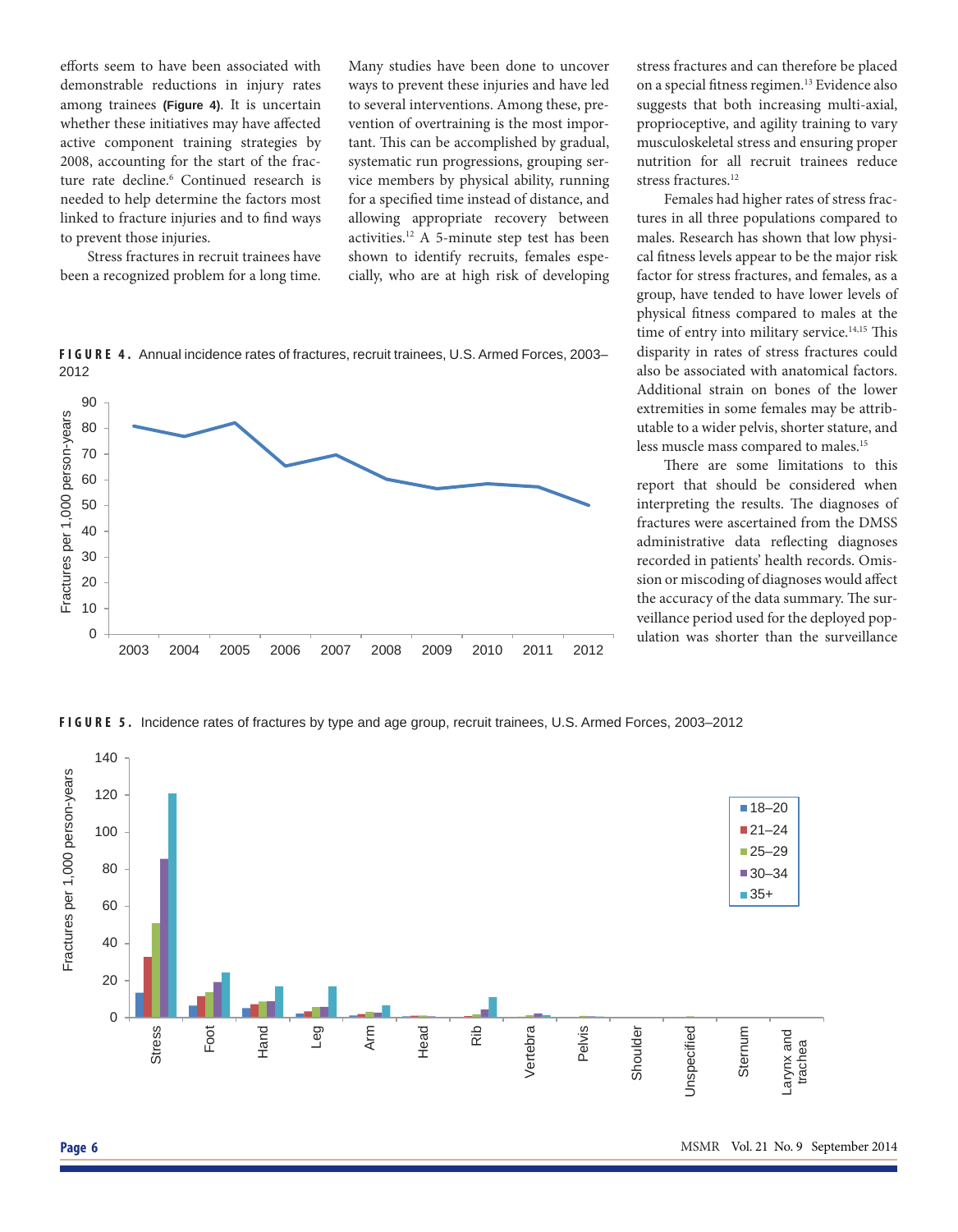period for the active component and recruit populations due to incomplete deployment medical encounter data in TMDS prior to 2008, so a comparison of the populations for the entire period was not feasible.

Further research would help determine causation of the various fracture types, especially the most common fractures, to implement appropriate preventive measures. Additional information on count and type of fractures occurring during the duty day compared to off-duty activities could help delineate risk factors for certain types of fractures and subpopulations. In the active component, service members need to continue evaluating workplace procedures and workplace safety policies to focus on decreasing hand and foot fracture rates. Although stress fracture rates have decreased considerably in the recruit population, they remain the most common form of fracture in this population, and additional study may be necessary. Fitness programs need to be continually evaluated and adjusted to avoid the repetitive motions that cause stress fractures. Because the Army and Marine Corps had higher incidence rates compared to the Navy and Air Force for recruit trainees, the Services could benefit from collaborating on physical fitness procedures and adapting their basic training programs to lower stress

fracture rates. As stated above, low physical fitness levels are a major risk factor for stress fractures.<sup>14,15</sup> Encouraging physical conditioning prior to entering basic training, and performing a 5-minute step test to identify high-risk individuals can also play a role in preventing stress fractures.13 Further occupational health studies may be appropriate for the deployed population to determine why hand and foot fractures are the most common types of fractures.

Author affiliations: Walter Reed Army Insti*tute of Research, Silver Spring, MD (Dr. Claassen, Preventive Medicine Resident); Armed Forces Health Surveillance Center, Silver Spring, MD (Ms. Hu, Dr. Rohrbeck).*

#### **REFERENCES**

1. Jones BH, Canham-Chervak M, Canada S, Mitchener TA, Moore S. Medical surveillance of injuries in the U.S. Military descriptive epidemiology and recommendations for improvement. *Am J Prev Med.* 2010;38(1 Suppl):S42–S60.

2. Armed Forces Health Surveillance Center. Absolute and relative morbidity burdens attributable to various illnesses and injuries, U.S. Armed Forces, 2012. *MSMR*. 2013;20(4):4–9.

3. Finestone A, Milgrom C, Wolf O, Petrov K, Evans R, Moran D. Epidemiology of metatarsal stress fractures versus tibial and femoral stress fractures during elite training. *Foot Ankle Int.* 2011;32(1):16–20.

4. Pollack P, Rogers, C. A brief background of combat injuries. *AAOS Now*. 2007;1(2).

5. Knapik J, Montain SJ, McGraw S, Grier T, Ely M, Jones BH. Stress fracture risk factors in basic combat training. *Int J Sports Med.* 2012;33(11):940–946.

6. Lee D. Stress fractures, active component, U.S. Armed Forces, 2004-2010. *MSMR.* 2011;18(5):8–11. 7. Potter RN, Gardner JW, Deuster PA, Jenkins P, McKee K, Jr., Jones BH. Musculoskeletal injuries in an Army airborne population. *Mil Med.* 2002;167(12):1033–1040.

8. Ohta-Fukushima M, Mutoh Y, Takasugi S, Iwata H, Ishii S. Characteristics of stress fractures in young athletes under 20 years. *J Sports Med Phys Fitness.* 2002;42(2):198–206.

9. Johnson K. Fractures among members of active components, U.S. Armed Forces, 1998-2003. *MSMR*. 2004;10(3):2*–*7.

10. U.S. Department of the Army. Army Physical Readiness Training: Field Manual 7-22. Washington, DC. 2012:6-2–6-9.

11. Scott SJ, Feltwell DN, Knapik JJ, et al. A multiple intervention strategy for reducing femoral neck stress injuries and other serious overuse injuries in U.S. Army Basic Combat Training. *Mil Med.*  2012;177(9):1081–1089.

12. Bullock SH, Jones BH, Gilchrist J, Marshall SW. Prevention of physical training-related injuries recommendations for the military and other active populations based on expedited systematic reviews. *Am J Prev Med.* 2010;38(1 Suppl):S156–S181.

13. Cowan DN, Bedno SA, Urban N, Lee DS, Niebuhr DW. Step test performance and risk of stress fractures among female army trainees. *Am J Prev Med.* 2012;42(6):620–624.

14. Moran DS, Finestone AS, Arbel Y, Shabshin N, Laor A. A simplified model to predict stress fracture in young elite combat recruits. *J Strength Cond Res.* 2012;26(9):2585–2592.

15. Wentz L, Liu PY, Haymes E, Ilich JZ. Females have a greater incidence of stress fractures than males in both military and athletic populations: a systemic review. *Mil Med.* 2011;176(4):420–430.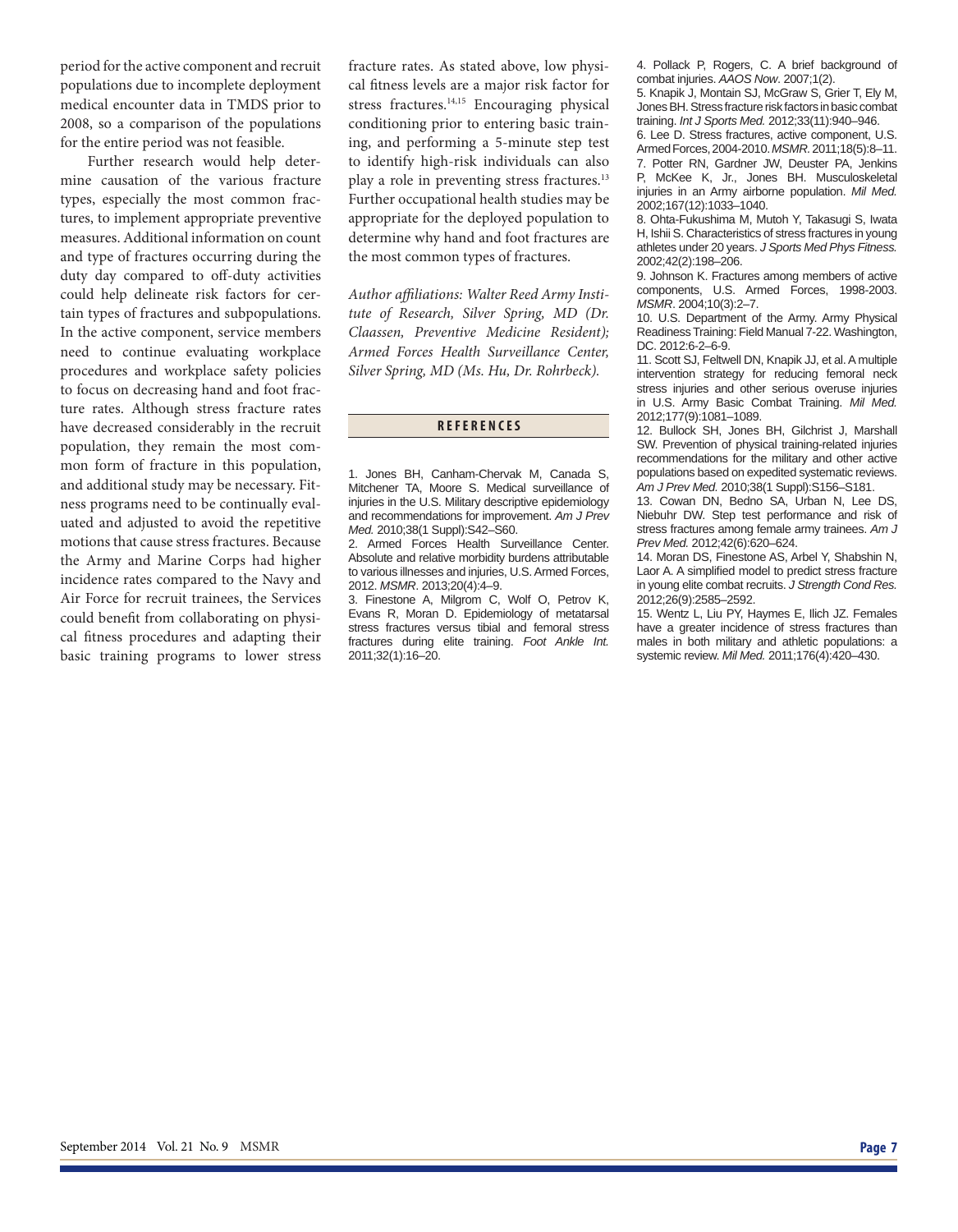### **Diagnoses of Eating Disorders Among Active Component Service Members, U.S. Armed Forces, 2004–2013**

During the years 2004–2013, a total of 3,527 service members received incident diagnoses of one of the eating disorders: anorexia nervosa (AN), bulimia nervosa (BN), or "eating disorder, not otherwise specified." The overall incidence rate was 2.5 cases per 10,000 person-years. Of the case-defining diagnoses, BN and AN accounted for the most and least incident cases, respectively. Incidence rates were more than 20 times higher in women than men. Higher rates were found among the younger age groups; white, non-Hispanics; and Marines compared to their respective counterparts. Incidence rates and prevalence of these disorders in service members were lower than estimates from studies of civilian populations and other studies of military populations. Reasons for this observation are discussed. Although diagnoses of eating disorders are disqualifying from entrance into military service, hundreds of cases are diagnosed in service members each year. The serious complications of AN and BN are summarized.

aling disorders are characterized<br>by significant disturbances of eat-<br>ing behavior; they include anorexia<br>nervosa (AN), bulimia nervosa (BN), and ating disorders are characterized by significant disturbances of eat-Ing behavior; they include anorexia "eating disorder, not otherwise specified" (EDNOS).<sup>1</sup> The diagnostic criteria for these conditions are summarized in **Table 1**. 2 Eating disorders are not associated with loss of appetite, are non-organic in origin (i.e., not caused by a known physical illness), and are not directly attributable to other mental disorders.<sup>2</sup>

Eating disorders are more common among adolescent and young adult women and in industrialized societies; in the U.S., eating disorders affect members of all ethnic groups.1 Estimates of the incidence or prevalence of these disorders vary widely, depending on the methods used and the populations studied. For example, in a review of the epidemiology of eating disorders, Hsu cited estimates of incidence rates of AN from 1.43 to 50 per 100,000 young women per year, prevalence of AN from 0.2% to 0.5%, and prevalence of BN from

2% to 3%.3 In most studies, BN is more prevalent than AN.

Published studies of eating disorders among U.S. military members have yielded a wide range of estimates of prevalence.<sup>4-12</sup> Most of these studies have been based on the results of surveys and questionnaires in select populations. Still, despite the differences in methods and results, these studies document that eating disorders are not rare among U.S. military members, and that abnormal eating behaviors appear to be common.

By current Department of Defense (DoD) policy, diagnosis of AN, BN, EDNOS, or an unspecified eating disorder after age 13 is medically disqualifying for accession into military service.<sup>13</sup> Furthermore, service members who are affected by eating disorders that are unresponsive to therapy and/or interfere with the performance of their military duties may be referred to medical evaluation boards and possibly separated from service.14

This report documents numbers and

rates of medical diagnoses of the three major types of eating disorders as documented in records of medical encounters of active component service personnel over a recent 10-year period.

### **METHODS**

The surveillance period was 1 January 2004 through 31 December 2013. The study population included all active component service members of the Army, Air Force, Marine Corps, Navy, and Coast Guard who served at any time during the surveillance period.

 An incident case of one of the three eating disorders was defined by a casedefining diagnosis listed in the first or second diagnostic position of a hospitalization record or in the first diagnostic position of a record of outpatient care. Case-defining diagnoses were AN (ICD-9 code: 307.1), BN (ICD-9 code: 307.51), and EDNOS (ICD-9 code: 307.50).

For summary purposes, each affected service member could be counted as a case of only one eating disorder. To this end, if service members received more than one eating disorder-specific diagnosis, AN and BN were prioritized over EDNOS. If individuals received diagnoses of both AN and BN, the diagnosis recorded first received priority. Individuals were classified as EDNOS cases only if they were not diagnosed with either AN or BN. Service members who received case-defining diagnoses before the surveillance period were excluded from the analysis.

Prevalence of each of the diagnoses of eating disorder was estimated for each year in the 10-year surveillance period by counting those individuals identified as incident cases of an eating disorder who actually had a healthcare encounter for any eating disorder during that year. The number of service members with encounters in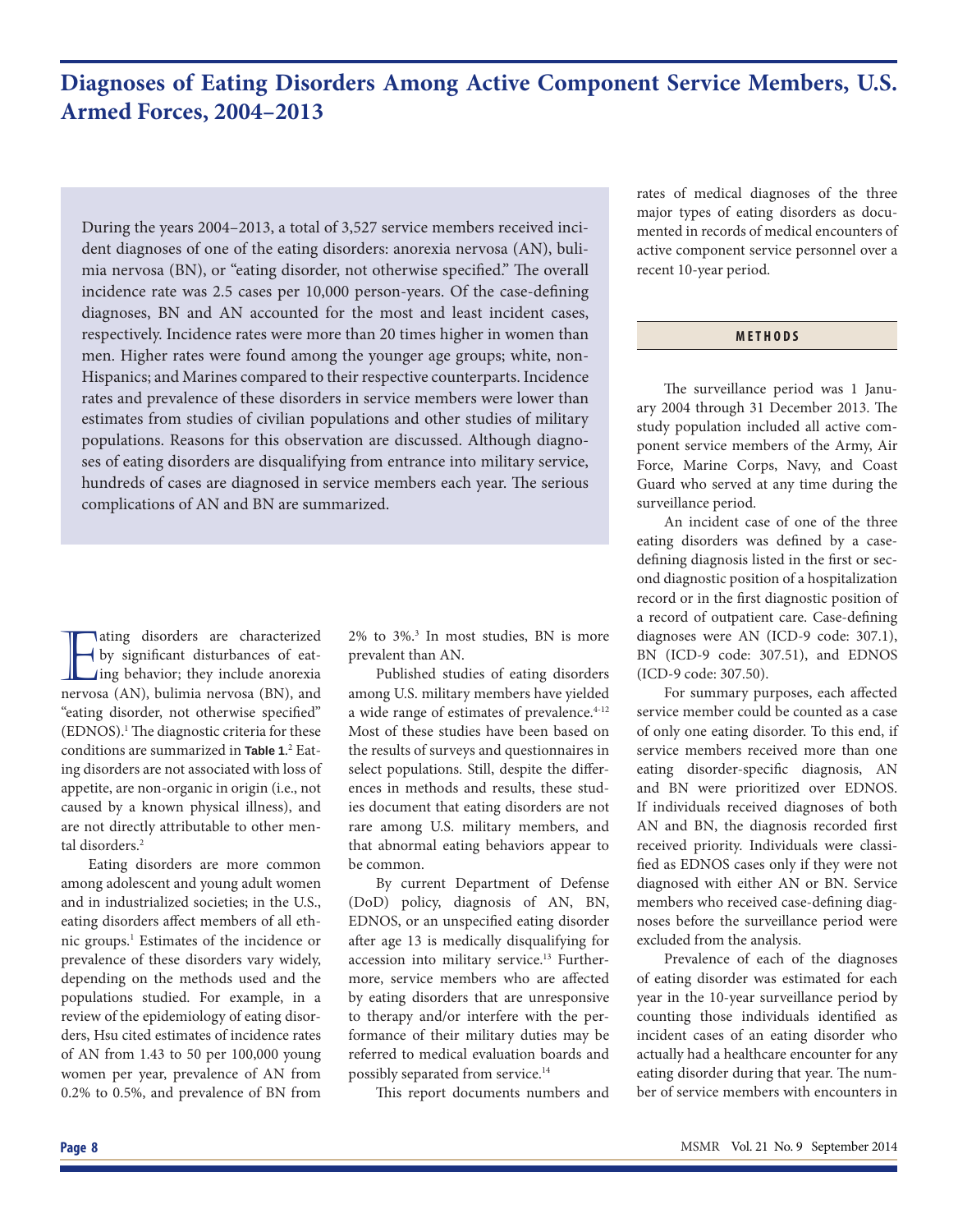|  |  |  |  |  |  | <b>TABLE 1.</b> Criteria for diagnoses of eating disorders (abbreviated) <sup>2</sup> |
|--|--|--|--|--|--|---------------------------------------------------------------------------------------|
|--|--|--|--|--|--|---------------------------------------------------------------------------------------|

Anorexia nervosa (ICD-9 Code: 307.1)

Refusal to maintain a minimally normal body weight (less than 85% of expected) Fear of gaining weight or becoming fat, even though underweight Disturbed perception of one's body weight; denial of seriousness of low body weight

Restricting type: Restriction of food intake; use of fasting, diet pills, exercise; no binge eating or purging Binge-eating/purging type: Binge eating and purging behavior to lose weight

### Bulimia nervosa (ICD-9 Code: 307.51)

Recurrent episodes of binge eating

Recurrent inappropriate compensatory behavior to prevent weight gain

Self-induced vomiting; misuse of laxatives, diuretics, enemas, other medications

Fasting or excessive exercise

Binge eating and compensatory behavior occur weekly for 3 months

Self-evaluation is unduly influenced by body shape and weight

The disturbance does not occur exclusively during episodes of anorexia nervosa Purging type: Use of vomiting, laxatives, diuretics, or enemas

Nonpurging type: Use of other behaviors (e.g., fasting, exercise but not the above) Eating disorder, not otherwise specified (ICD-9 Code: 307.50)

Individual does not meet all criteria for any specific eating disorder

All criteria for anorexia nervosa are met except weight is in normal range

All criteria for bulimia nervosa are met except frequency or duration of behaviors

Use of inappropriate compensatory behaviors after eating small amounts of food

Repeatedly chewing, but not swallowing, large amounts of food

Binge eating disorder: recurrent binging but no inappropriate compensatory behaviors

**TABLE 2.** Incident cases and incidence rates, eating disorders, active component, U.S. Armed Forces, 2004–2013

|                                           |       | All eating disorders,<br>total |     | Anorexia nervosa  |       | Bulimia nervosa   |       | Eating disorder,<br><b>NOS</b> |  |
|-------------------------------------------|-------|--------------------------------|-----|-------------------|-------|-------------------|-------|--------------------------------|--|
|                                           | No.   | Rate <sup>a</sup>              | No. | Rate <sup>a</sup> | No.   | Rate <sup>a</sup> | No.   | Rate <sup>a</sup>              |  |
| Female                                    | 2,753 | 13.3                           | 342 | 1.7               | 1,437 | 6.9               | 974   | 4.7                            |  |
| Male                                      | 774   | 0.6                            | 101 | 0.1               | 306   | 0.3               | 367   | 0.3                            |  |
| Total                                     | 3,527 | 2.5                            | 443 | 0.3               | 1,743 | 1.2               | 1,341 | 0.9                            |  |
|                                           |       |                                |     |                   |       |                   |       |                                |  |
| Female/Male<br><b>RR</b>                  | 21.0  |                                |     | 20.0              | 27.8  |                   | 15.7  |                                |  |
|                                           |       |                                |     |                   |       |                   |       |                                |  |
| Female %<br>(all cases)                   | 78%   |                                | 77% |                   | 82%   |                   | 73%   |                                |  |
| <sup>a</sup> Rate per 10,000 person-years |       |                                |     |                   |       |                   |       |                                |  |

NOS=not otherwise specified

RR=rate ratio

that year was divided by the total number of active component service members who served at least 1 day on active duty in that year. Prevalence estimates were calculated for each of the three eating disorders (AN, BN, and EDNOS).

All data used for analyses were derived from electronic records routinely maintained in the Defense Medical Surveillance System (DMSS) for health surveillance purposes. DMSS records document all hospitalizations and outpatient visits of actively serving U.S. military members in permanent U.S. military and civilian (contracted/ purchased care through the Military Health System) medical facilities worldwide.

### **RESULTS**

During the 10-year surveillance period, a total of 3,527 service members received incident diagnoses of eating disorders. The overall incidence rate was 2.5 cases per 10,000 person-years (p-yrs). Of the case-defining diagnoses, BN and AN accounted for the most and least incident cases, respectively (Table 2). Throughout the period, annual incidence rates slightly declined for each disorder and overall **(Fig**ure 1). Rates during the first and last year of the period, respectively, were: all disorders, 3.1 and 2.3 per 10,000 p-yrs; BN, 1.5 and 1.2 per 10,000 p-yrs; eating disorders NOS, 1.2 and 0.9 per 10,000 p-yrs; and AN, 0.4 and 0.2 per 10,000 p-yrs (data not shown).

In regard to eating disorders overall, 78% of incident cases affected females, and incidence rates were more than 20 times higher among women (13.3 cases per 10,000 p-yrs) than men (0.6 per 10,000 p-yrs) **(Table 2)**. Over the period, annual incidence rates of each case-defining diagnosis declined among both men and women, with the notable exception of BN among men (Figures 2 and 3). The increase in diagnoses of BN among men caused the overall rate among men to slightly increase during the period.

The distribution of incident diagnoses of all eating disorders by demographic characteristics is shown in **Table 3**. Incidence rates were highest in the youngest age group for both male and female service members and declined with advancing age. Among women, rates were higher among white, non-Hispanic than other racial/ethnic group members. Among men, the rate was slightly higher among Hispanic than white, non-Hispanic service members; however, the latter accounted for 70% of the cases. Rates of diagnoses of eating disorders were higher among members of the Marine Corps than the other services, especially among women. Also, rates were higher among junior enlisted and junior officers compared to their respective counterparts.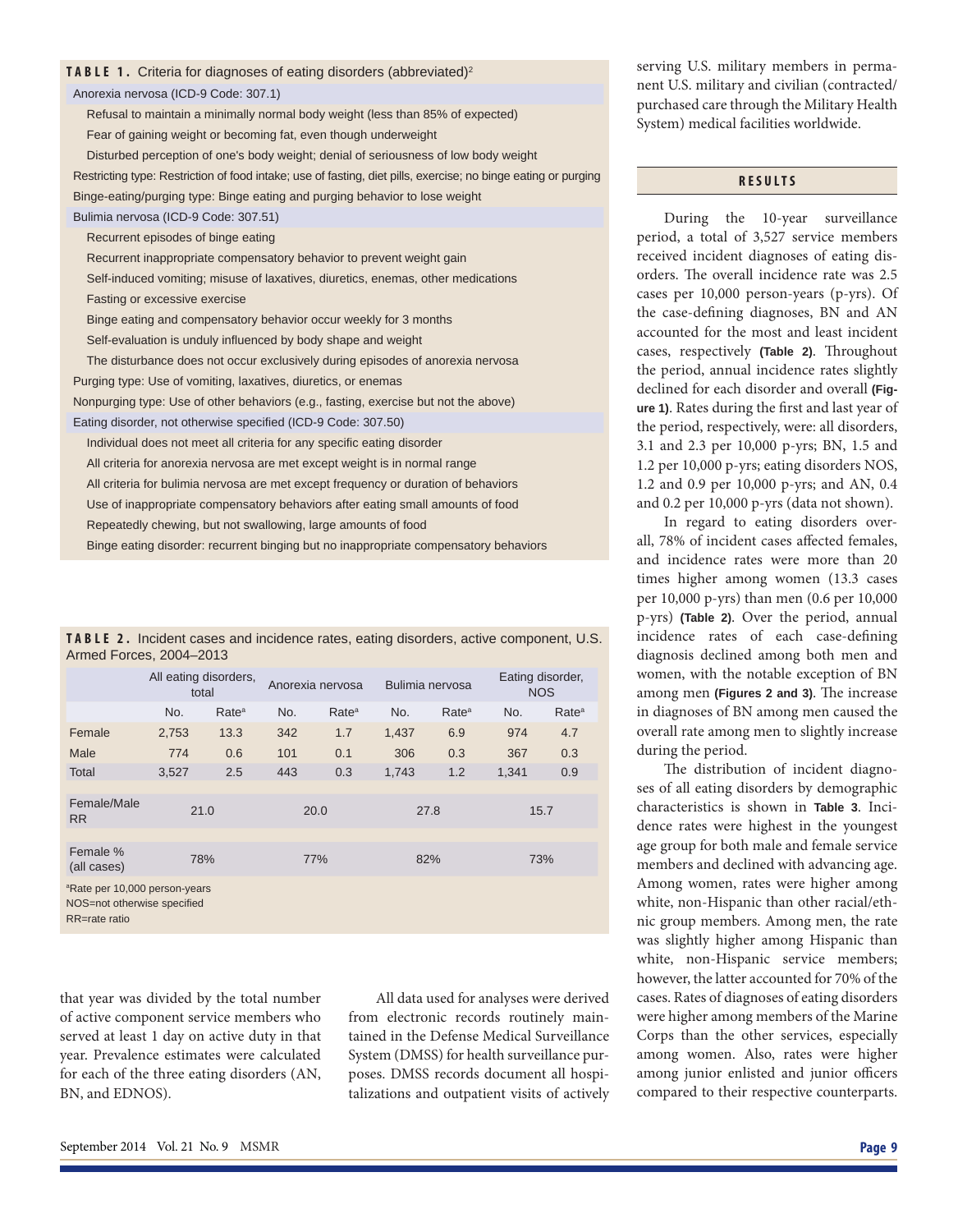|                              |  |  |  |  | <b>TABLE 3.</b> Incident cases and incidence rates, all eating disorders, active component, |
|------------------------------|--|--|--|--|---------------------------------------------------------------------------------------------|
| U.S. Armed Forces, 2004-2013 |  |  |  |  |                                                                                             |

|                | <b>Males</b>                              |                             |       | Females           | Female/Male |
|----------------|-------------------------------------------|-----------------------------|-------|-------------------|-------------|
| No.            | Rate <sup>a</sup>                         |                             | No.   | Rate <sup>a</sup> | Rate ratio  |
| 774            | 0.6                                       | <b>Total</b>                | 2,753 | 13.3              | 21.0        |
|                |                                           | Age group                   |       |                   |             |
| 123            | 0.8                                       | 21                          | 675   | 23.9              | 29.3        |
| 236            | 0.7                                       | $21 - 24$                   | 1,039 | 17.8              | 24.5        |
| 189            | 0.7                                       | $25 - 29$                   | 606   | 11.9              | 17.7        |
| 95             | 0.5                                       | $30 - 34$                   | 205   | 6.9               | 13.4        |
| 71             | 0.5                                       | $35 - 39$                   | 123   | 5.9               | 12.4        |
| 60             | 0.4                                       | $40+$                       | 105   | 5.6               | 12.4        |
|                |                                           | Race/ethnicity              |       |                   |             |
| 544            | 0.7                                       | White, non-Hispanic         | 1,871 | 18.5              | 27.0        |
| 60             | 0.3                                       | Black, non-Hispanic         | 274   | 4.9               | 14.6        |
| 95             | 0.7                                       | Hispanic                    | 307   | 12.6              | 17.3        |
| 20             | 0.4                                       | Asian/Pacific Islander      | 82    | 8.5               | 20.4        |
| $\overline{4}$ | 0.3                                       | <b>Native American</b>      | 14    | 4.8               | 17.1        |
| 51             | 0.9                                       | Other                       | 205   | 15.6              | 17.8        |
|                |                                           | Service                     |       |                   |             |
| 299            | 0.7                                       | Army                        | 913   | 12.6              | 19.1        |
| 184            | 0.7                                       | Navy                        | 765   | 14.9              | 22.9        |
| 149            | 0.5                                       | Air Force                   | 697   | 10.7              | 19.5        |
| 125            | 0.7                                       | <b>Marine Corps</b>         | 290   | 23.4              | 33.4        |
| 17             | 0.5                                       | <b>Coast Guard</b>          | 88    | 16.8              | 35.3        |
|                |                                           | Rank                        |       |                   |             |
| 445            | 0.8                                       | Enlisted (E1-E4)            | 1,841 | 19.5              | 23.1        |
| 246            | 0.5                                       | Enlisted (E5-E9)            | 528   | 7.0               | 14.1        |
| 51             | 0.4                                       | Officers (O1-O3 [W1-W3])    | 329   | 13.0              | 30.5        |
| 32             | 0.4                                       | Officers (O4-O10 [W4-W5])   | 55    | 4.7               | 11.9        |
|                |                                           | Occupation                  |       |                   |             |
| 95             | 0.5                                       | Combat-specific             | 56    | 17.2              | 33.5        |
| 37             | 0.7                                       | Armor/motor transport       | 73    | 11.5              | 16.5        |
| 18             | 0.4                                       | Pilot/aircrew               | 29    | 10.2              | 28.4        |
| 207            | 0.5                                       | Repair/engineer             | 472   | 13.6              | 25.1        |
| 165            | 0.7                                       | Communications/intelligence | 851   | 11.3              | 16.6        |
| 86             | 1.1                                       | Health care                 | 568   | 14.2              | 12.9        |
| 166            | 0.7                                       | Other/unknown               | 704   | 15.9              | 22.1        |
|                |                                           | Type of eating disorder     |       |                   |             |
| 101            | 0.1                                       | Anorexia                    | 343   | 1.7               | 20.1        |
| 306            | 0.3                                       | <b>Bulimia</b>              | 1,436 | 6.9               | 27.7        |
| 367            | 0.3                                       | Unspecified                 | 974   | 4.7               | 15.7        |
|                | <sup>a</sup> Rate per 10,000 person-years |                             |       |                   |             |





Approximately two-thirds (67%) of all incident diagnoses affected service members in repair/engineer, communications/ intelligence, and healthcare occupational categories.

The period prevalence of each of the eating disorders by year was relatively stable during the surveillance period. The peak prevalences for women were as follows: AN, 2.9 cases per 10,000 service women in 2007; BN, 10.4 cases per 10,000 service women in 2007; and EDNOS, 6.0 cases per 10,000 service women in 2007. For men, the peak prevalences were as follows: AN, 0.1 cases per 10,000 service men in 2006; BN, 0.5 cases per 10,000 service men in 2013; and EDNOS, 0.4 cases per 10,000 service men in 2010. **Figure 4** shows, for BN, the trend in estimates of prevalence based on the numbers of service members ever diagnosed with BN during the surveillance period who had healthcare encounters for any of the eating disorders during those years.

### **EDITORIAL COMMENT**

The results of this analysis are consistent with findings in much of the published literature about eating disorders. For example, in this report, incidence rates among women were much higher than among men. Female service members accounted for 78% of all diagnosed eating disorders, even though women account for only 15% of active component service members. Also, as noted in other studies, incidence rates of diagnoses of eating disorders were highest among white, non-Hispanic and the youngest aged service members.

Under the current ICD-9 classification system used in this analysis, binge eating disorder (BED) is not specifically described, so service members diagnosed with BED would be subsumed under the category of EDNOS **(Table 1)**. Some studies indicate that BED is the most common eating disorder, with an estimated prevalence of approximately 2%.15, 16 In the American Psychiatric Association's (APA) new *Diagnostic and Statistical Manual of Mental Disorders,* 5th Edition, BED has been elevated to the status of an official diagnosis.<sup>17</sup> The APA also recommends that BED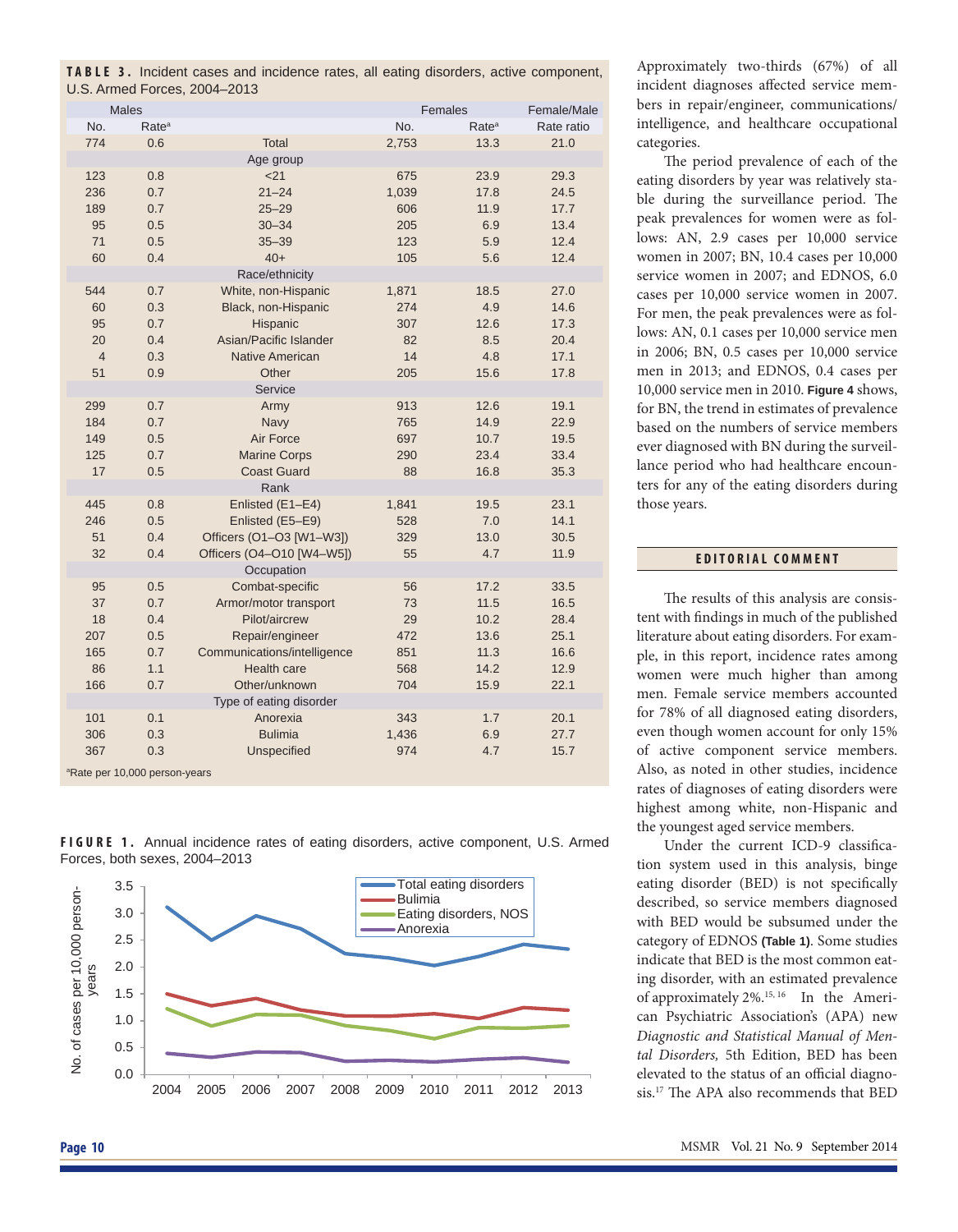**FIGURE 2.** Annual incidence rates of specific eating disorders, active component males, U.S. Armed Forces, 2004–2013



FIGURE 3. Annual incidence rates of specific eating disorders, active component females, U.S. Armed Forces, 2004–2013



be specifically identified in the ICD-10 coding system (under "other eating disorders"), and that it be given its own code in the future.<sup>18</sup>

The incidence rate of AN diagnoses among women documented here (1.7 cases per 10,000 p-yrs) is comparable to the range of rates cited in Hsu's review (0.143 to 5.0 cases per 10,000 young women per year); however, prevalence estimates in female service members for AN and BN were much lower.<sup>3</sup> The estimates of prevalence are otherwise consistent with the published literature with respect to gender differences and the relative frequencies of the three diagnostic categories examined. Both the

incidence rates and prevalence estimates in this analysis are much lower than many of those cited in published estimates in both military and civilian populations. Almost all such previous reports used different estimation methods from those used here and were evaluated in populations very different from the U.S. military as a whole.

There are limitations of this analysis that undoubtedly result in underestimates of the incidence and prevalence of eating disorders among U.S. military members. Of most importance, the outcomes of interest here were diagnoses formally recorded in the health records of service members. Persons with eating disorders usually avoid seeking medical care, at least initially, either because they do not believe they have a medical problem or because they are embarrassed about their behaviors. Concealment of an eating disorder is more feasible for individuals with BN or EDNOS (including BED) because their body weights and appearances are not suggestive of disordered eating, and their binge eating and compensatory behaviors usually take place in private.<sup>1</sup> Service members with these disorders may not have them documented in their medical records unless they seek assistance for or suffer a serious complication of their conditions. Among military personnel, there is reason to believe that some concealment of eating disorders is motivated by concerns that discovery and formal diagnosis may endanger prospects for assignment, training, promotion, or even retention.<sup>11</sup> Persons with AN are more likely to be noticed by their families, friends, or military colleagues and persuaded to seek medical attention because of the emaciation that follows extreme loss of weight. Among military service members, deterioration of not only physical appearance but also duty performance may serve as triggers for supervisors to refer persons with AN for medical evaluation.<sup>11</sup> However, such medical scrutiny likely follows many months or a few years of weight loss, so clear-cut diagnoses of AN often are documented long after the onset of the disorder.

Because DoD standards preclude entrance into military service for individuals with diagnosed eating disorders, it is plausible that the incidence and prevalence of these conditions in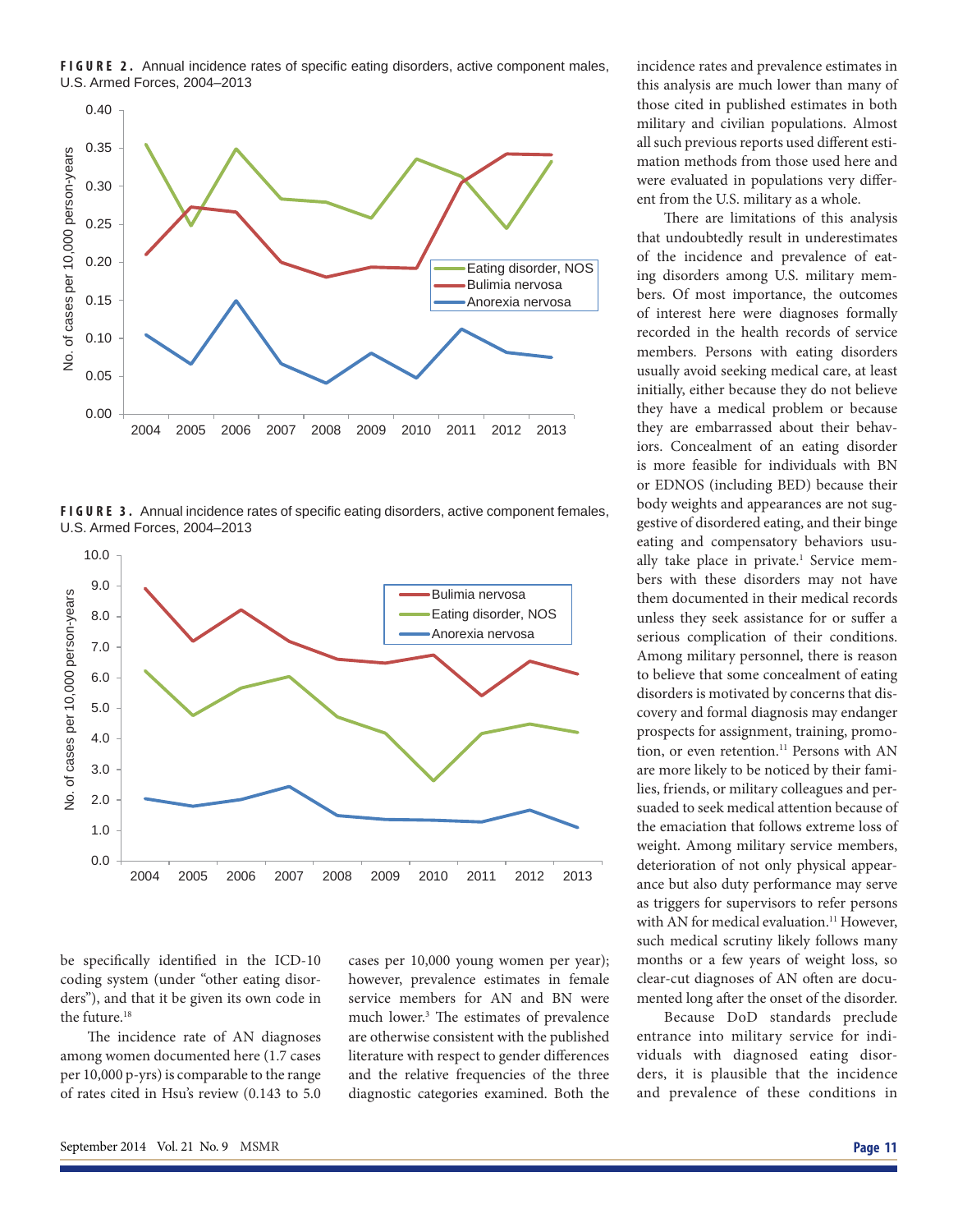**FIGURE 4.** Annual prevalence of any eating disorder in bulimia nervosa cases based on healthcare encounters in each year, 2004–2013



service members are lower than in the civilian population because eating disorders commonly have their onsets during adolescence, so many cases may be diagnosed before the age of eligibility for military accession. Nevertheless, this analysis documents that there are hundreds of new cases diagnosed each year among service members; there are likely many others whose conditions escape medical attention. The published literature documents that, at least in certain select populations, abnormal eating behaviors occur with surprising frequency among military personnel.4-12 The review by Manos et al. summarizes the literature regarding eating disorders among service members, with special attention to the issue among recruit trainees.<sup>11</sup>

When AN persists, the debilitating effects have adverse impacts on the physical and mental health and social and occupational activities of those affected. In addition, AN that persists or recurs is life threatening. Manos et al. cite studies that estimate crude 10-year mortality rates of 3.3%–5.6% and 20-year rates of 15%–20%.11 Recognition and treatment of AN is essential. In the Armed Forces, where periodic measurement of service members' height and weight is common, the detection of a body mass index (BMI) of less than 17.5

kg/m2 should indicate the need for further evaluation.

Because service members with the other eating disorders (BN and EDNOS) usually have body mass indices (BMIs) that are in or near the normal range, their appearances are not indicative of their abnormal eating behaviors. Potential complications of BN and EDNOS that may lead those affected to seek medical care include the consequences of overeating, vomiting, laxative abuse, diuretics, and enemas. An extended period of repeated, induced vomiting may result in erosion of dental enamel by the exposure of the teeth to stomach acid.11 Although mortality is a much less frequent outcome of BN and EDNOS than AN, purging and metabolic abnormalities may be associated with potentially fatal events such as esophageal tears, gastric ruptures, and cardiac arrhythmias.<sup>19</sup>

Within the Armed Forces, healthcare providers and unit leaders should be aware that serious eating disorders as well as other unrecognized abnormal eating behaviors are relatively common. They should encourage affected service members who indicate interest in obtaining medical care to do so. At stake are the health and well-being of affected service members as well as the military operational effectiveness of those affected and their units.

**REFERENCES**

1. Becker AE, Grinspoon SK, Klibanski A, and Herzog DB. Eating disorders. *N Engl J Med.* 1999;340:1092–1098.

2. American Psychiatric Association. Eating Disorders. In: *Diagnostic and Statistical Manual of Mental Disorders,* 4th Edition, Text Revision. Washington, DC, American Psychiatric Association, 2000:583–595.

3. Hsu LKG. Epidemiology of the eating disorders. *Psychiatr Clin North Am.* 1996;19(4):681–700.

4. McNulty PA. Prevalence and contributing factors of eating disorder behaviors in a population of female Navy nurses. *Mil Med.* 1997;162(10):703–706.

5. McNulty PA. Prevalence and contributing factors of eating disorder behaviors in active duty Navy men. *Mil Med.* 1997;162(11):753–758.

6. Lauder TD, Williams MV, Campbell CS, Davis GD, and Sherman RA. Abnormal eating behaviors in military women. *Med Sci Sports Exerc.* 1999;31(9):1265–1271.

7. McNulty PA. Prevalence and contributing factors of eating disorder behaviors in active duty service women in the Army, Navy, Air Force, and Marines. *Mil Med.* 2001;166(1):53–58.

8. Lauder TD and Campbell CS. Abnormal eating behaviors in female reserve officer training corps cadets. *Mil Med.* 2001;166(3):264–268.

9. Warner C, Warner C, Matuszak T, et al. Disordered eating in entry-level military personnel. *Mil Med.* 2007;172(2):147–151.

10. Antczak AJ and Brininger TL. Diagnosed eating disorders in the U.S. military: a nine year review. *Eat Disord.* 2008;16(5):363–377.

11. Manos GH, Carlton J, DelaCruz G, and Kelley, WA. Eating disorders. In: Recruit medicine. Ed: DeKoning B. Textbooks of military medicine. U.S. Army Borden Institute, Washington, DC. 2006, pp. 357–379.

12. Jacobson IG, Smith TC, Smith B, et al. Disordered eating and weight changes after deployment: Longitudinal assessment of a large US military cohort. *Amer J Epidemiol.* 2009;169(4):415– 427.

13. Department of Defense. Instruction 6130.03, Medical Standards for Appointment, Enlistment, or Induction in the Military Services. Change 1. 13 September 2011. http://www.dtic.mil/whs/directives/ corres/pdf/613003p.pdf. Accessed on 9 September 2014.

14. Headquarters, Department of the Army. Army Regulation 40-501. Medical Services. Standards of Medical Fitness. Revision 4 August 2011. http:// www.apd.army.mil/pdffiles/r40\_501.pdf. Accessed on 9 September 2014.

15. Qian J, Hu Q, Wan Y, et al. Prevalence of eating disorders in the general population: a systematic review. *Shanghai Arch Psychiatry.* 2013; 25(4):212– 223.

16. Hudson JI, Hiripi E, Pope HG Jr, Kessler RC. The prevalence and correlates of eating disorders in the National Comorbidity Survey Replication. *Biol Psychiatry.* 2007;61(3):348–58.

17. Stetka BS, Correll CU. Binge eating disorder. In: *A guide to DSM-5. Medscape Psychiatry*. http://www.medscape.com/viewarticle/803884\_5. Accessed on 15 September 2014.

18. American Psychiatric Association. ICD codes for some DSM-5 diagnoses updated. *Psychiatric News.* 7 October 2013. http://psychnews.psychiatryonline. org/newsArticle.aspx?articleid=1757346. Accessed on 15 September 2014.

19. Herzog DB and Copeland PM. Eating disorders. *N Engl J Med.* 1985;313:295–303.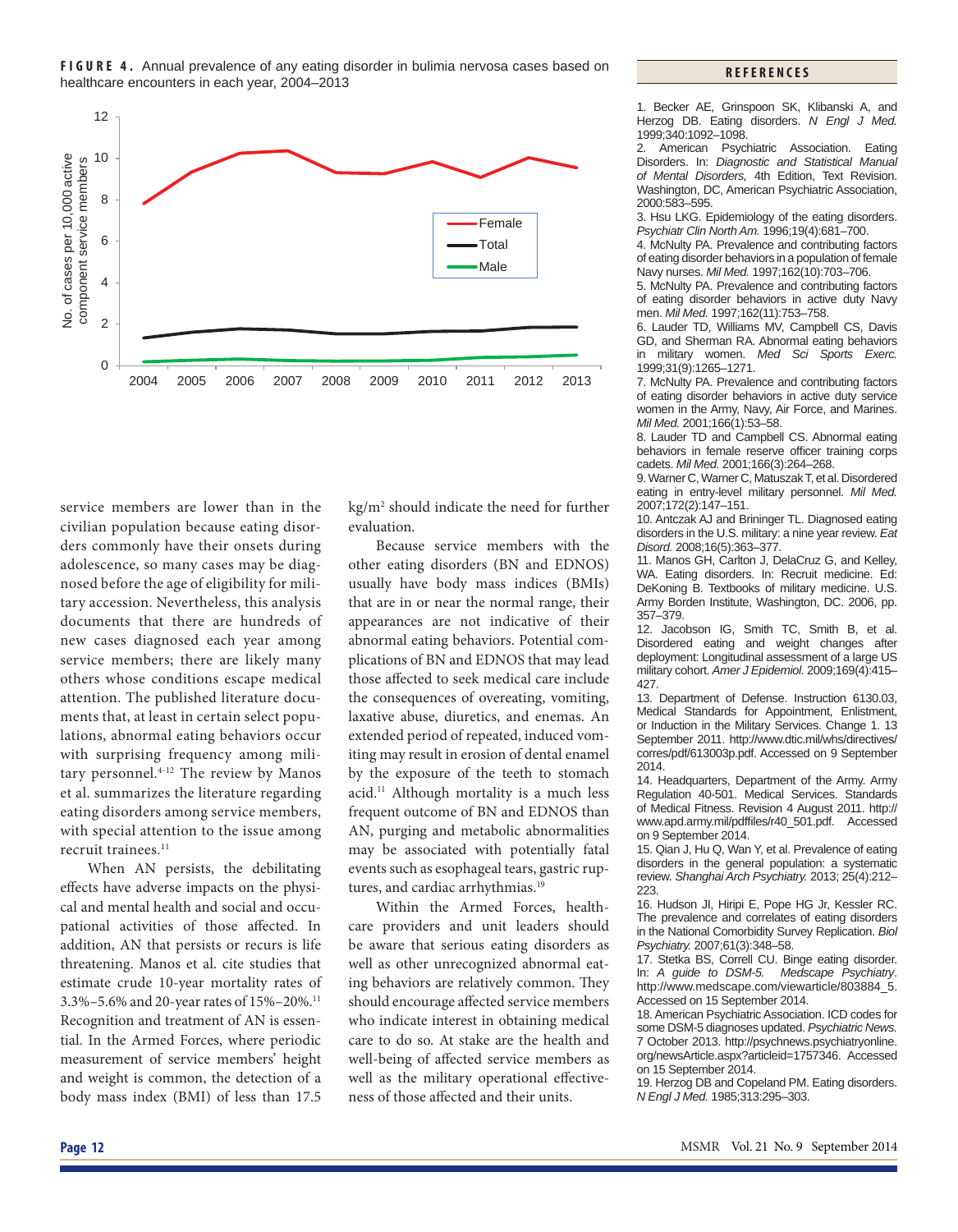### **Erectile Dysfunction Among Male Active Component Service Members, U.S. Armed Forces, 2004–2013**

Erectile dysfunction (ED) is considered a common medical disorder and it is the most common sexual complaint reported by men to healthcare providers. The epidemiology of this condition in active component U.S. service members has been unclear. This report describes the counts and rates of newly diagnosed ED in active component servicemen during 2004–2013. There were 100,248 incident cases of ED (rate: 8.4 per 1,000 person-years) during that period. ED cases classified as psychogenic comprised almost half of all ED cases. Annual incidence rates more than doubled between 2004 and 2013. Higher incidence rates were associated with advancing age; black, non-Hispanic ethnicity; marital status of separated, divorced, and widowed; higher level of education; and never having deployed. The editorial comments discuss comparisons with findings in the published literature, the limitations of this study, and possible additional analyses.

Trectile dysfunction (ED) is defined<br>as the persistent inability to achieve<br>and sustain an erection that is ade-<br>quate for sexual intercourse.<sup>1</sup> Advancing Trectile dysfunction (ED) is defined as the persistent inability to achieve and sustain an erection that is adeage is the primary risk factor for ED. Other risk factors include lifestyle (e.g., obesity, smoking), chronic health conditions (e.g., diabetes, cardiovascular disease), and mental health disorders (e.g., depression, posttraumatic stress disorder [PTSD]). ED is frequently classified as either psychogenic or organic. Psychogenic ED is related predominantly or exclusively to psychological factors (e.g., depression, stress) while organic ED can be attributed to underlying physical conditions that are neurogenic, hormonal, anatomic, or drug induced.<sup>2,3</sup>

ED is considered a common medical disorder and is the most common sexual complaint reported by men to healthcare providers.2 In the U.S. civilian population, the prevalence of ED in men aged 20–39 years has been estimated to be 5.1%, while prevalence in men aged 40–59 years was almost three times as high (14.8%).4 In the Massachusetts Male Aging Study, crude incidence of ED was reported at 25.9 cases per 1,000 person-years, although that study included only men aged 40 years or older.5 Population-level estimates of ED in the military population are not evident in the literature and the epidemiology of this condition in the active component force is unclear.

This report describes the counts and rates of newly diagnosed ED in active component servicemen during a 10-year surveillance period.

### **METHODS**

The surveillance period was 1 January 2004 through 31 December 2013. The surveillance population included all males who had served at least 1 day in the active component of the Army, Navy, Air Force, Marine Corps, or Coast Guard. The data used in this analysis were derived from the Defense Medical Surveillance System (DMSS), which maintains electronic records of all actively serving U.S. military members' hospitalizations and ambulatory healthcare visits in U.S. military and civilian (contracted/purchased care through

the Military Health System [MHS]) medical facilities worldwide.

An incident case of ED was defined by a hospitalization or an ambulatory visit with a qualifying ICD-9-CM code in any diagnostic position or a medical encounter with an ED procedure code (Table 1). The procedure and diagnostic codes used to identify an incident case of ED were taken from the codes used to identify ED medical encounters by the Urologic Diseases in America Project, an ongoing project sponsored by the National Institute of Diabetes and Digestive and Kidney Diseases.<sup>6</sup> An individual could be counted as an incident case of ED only once during the surveillance period. Servicemen who had been diagnosed with ED prior to the surveillance period (i.e., prevalent cases) were excluded from the analysis.

An individual diagnosed with any of the following ICD-9 codes was classified as a psychogenic case: 302.7, 302.70–302.72, or 302.74. An individual given any of the following ICD-9 codes was classified as an organic case: 607.82, 607.84, 607.89, or 607.9. ED cases with ICD-9 codes in both the psychogenic and organic categories in case-defining medical encounters were categorized as unclassified.

Although most results presented in this report utilize the case definition defined above, an additional case definition explored was the same in all respects to the case definition above except that two outpatient visits within 730 days were required to qualify as a case. Estimates of incident ED utilizing this case definition are provided for comparison purposes.

#### **RESULTS**

During the 10-year surveillance period, there were 100,248 incident cases of ED in active component servicemen; the overall crude incidence rate was 8.4 per 1,000 person-years (p-yrs). ED cases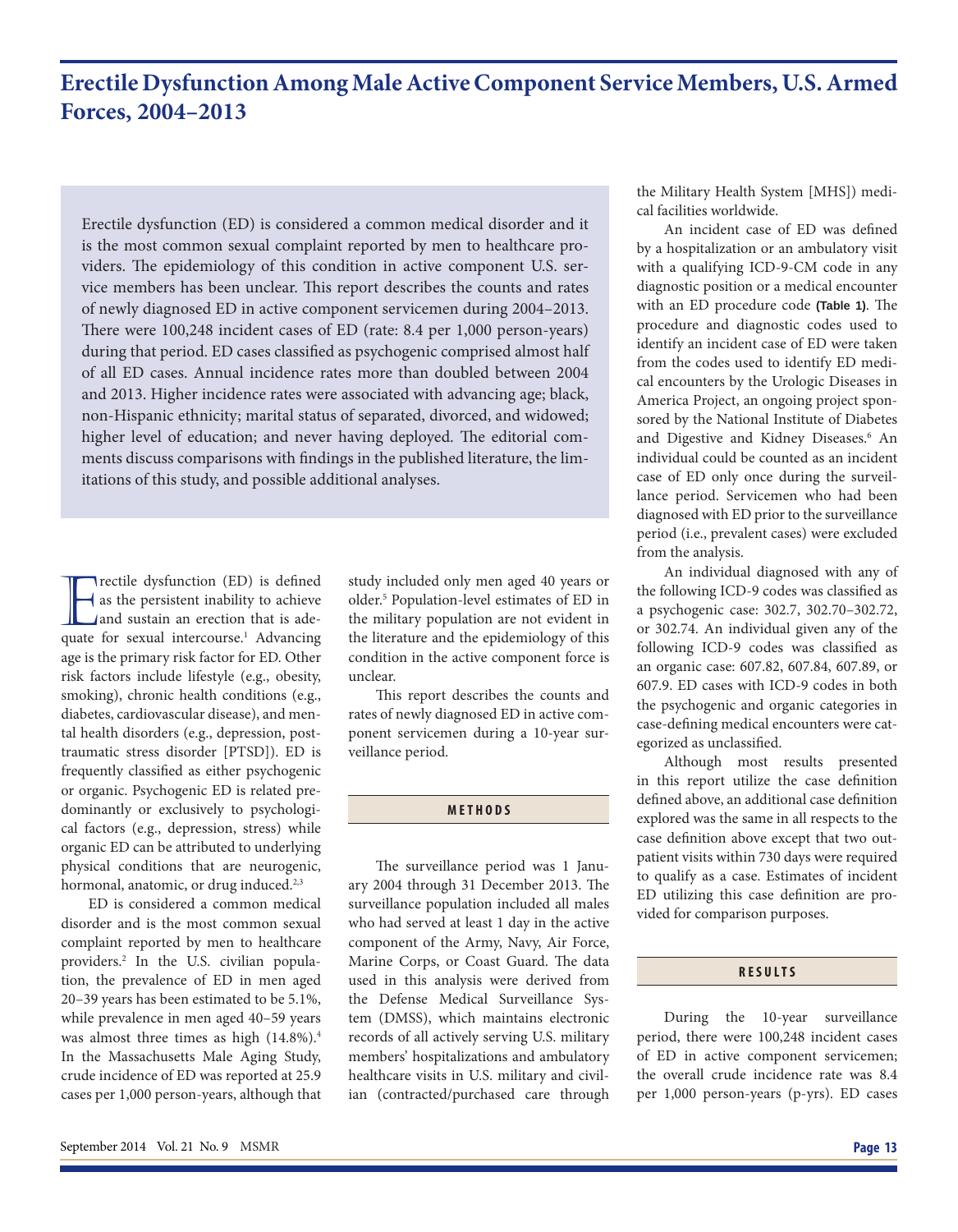| <b>TABLE 1. ICD-9 and CPT codes for</b> |  |  |  |
|-----------------------------------------|--|--|--|
| erectile dysfunction (ED)               |  |  |  |

| Type of ED diagnosis                       | ICD-9 code |
|--------------------------------------------|------------|
| Psychosexual dysfunction                   | 302.7      |
| Psychosexual dysfunction,<br>unspecified   | 302.70     |
| Hypoactive sexual desire<br>disorder       | 302.71     |
| With inhibited sexual<br>excitement        | 302.72     |
| Male orgasmic disorder                     | 302.74     |
| Vascular disorders of the penis            | 607.82     |
| Impotence of organic origin                | 607.84     |
| Other specified disorder of the<br>penis   | 607.89     |
| Unspecified disorder of the<br>penis       | 607.9      |
| CPT codes for diagnostic procedures for ED |            |

CPT codes for diagnostic procedures for ED (e.g., dynamic cavernosometry)

54230, 54235, 54240, 54250

CPT and ICD-9 codes for treatment procedures for ED (e.g., penile revascularization, procedures related to penile prostheses)

37788, 37790, 54115, 54400, 54401, 54405, 54406, 54408, 54410, 54411, 54415–54417, 64.94–64.97

classified as psychogenic comprised almost half of all ED cases (48%) during the surveillance period **(Table 2)**. Crude incidence rates of ED more than doubled during the surveillance period from 5.8 cases per 1,000 p-yrs in 2004 to 12.6 cases per 1,000 p-yrs in 2013. Incidence rates of psychogenic ED demonstrated a greater increase than organic ED, while incidence rates of unclassified ED remained relatively stable over the period **(Figure 1)**.

As expected, incidence rates were higher in the older age groups and the highest rates were observed in those aged 60 years or older. The incidence rates were sharply higher in service members aged 40 years or older **(Table 2)**. Except for servicemen aged 20 years or younger, incidence rates in all age groups demonstrated a slight increasing trend over the course of the surveillance period **(Figure 2)**.

For the entire period, black, non-Hispanic servicemen had higher crude

**FIGURE 1.** Annual incidence rates of erectile dysfunction (ED) by type, active component, U.S. Armed Forces, males, 2004–2013







incidence rates of ED compared to servicemen of other race/ethnicity groups. Separated, divorced, and widowed servicemen had an almost four-fold higher crude incidence rate of ED than servicemen who had never married. Crude incidence rates of ED were lowest in service men with an education level of high school or lower **(Table 2)**.

Over the entire period, servicemen

who had never deployed had the highest crude incidence rates of ED (10.1 per 1,000 p-yrs).

When the case definition for ED was modified to require two outpatient visits within 730 days to qualify as an incident ED case, counts and rates of ED were approximately half of the totals reported using a case definition that only required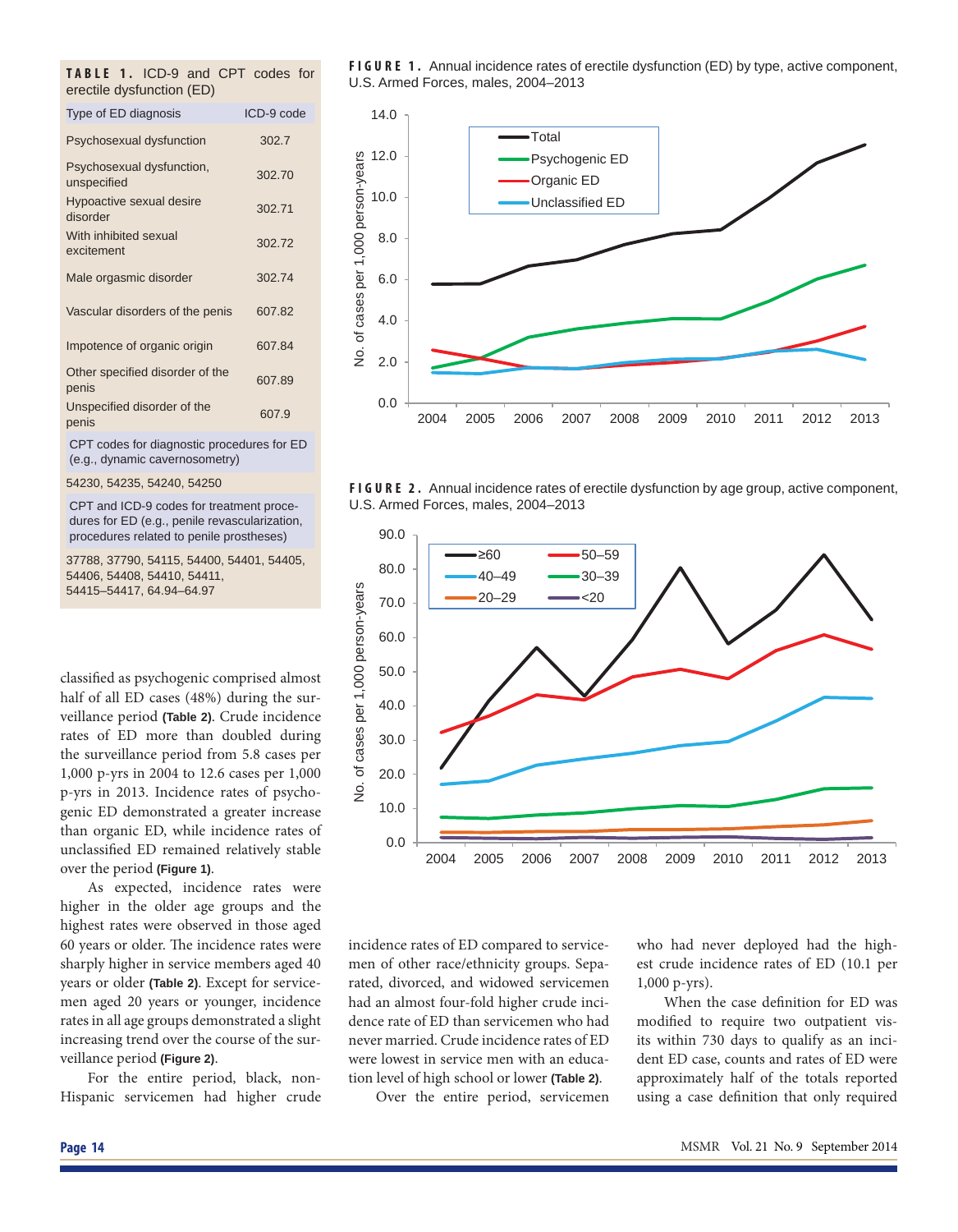**TABLE 2.** Incident cases and incidence rates, erectile dysfunction (ED), active component, U.S. Armed Forces, males, 2004–2013

|                                           | No.     | Rate <sup>a</sup> |
|-------------------------------------------|---------|-------------------|
| Total                                     | 100,248 | 8.4               |
| Psychogenic ED                            | 48,378  | 4.0               |
| Organic ED                                | 28,060  | 2.3               |
| <b>Unclassified ED</b>                    | 23,810  | 2.0               |
| Age                                       |         |                   |
| $20$                                      | 1,058   | 1.4               |
| $20 - 29$                                 | 27,410  | 4.1               |
| $30 - 39$                                 | 34,572  | 10.7              |
| $40 - 49$                                 | 32,585  | 28.3              |
| $50 - 59$                                 | 4.429   | 47.4              |
| >60                                       | 194     | 59.5              |
| Race/ethnicity                            |         |                   |
| White non-Hispanic                        | 54,790  | 7.0               |
| <b>Black non-Hispanic</b>                 | 25,687  | 15.0              |
| Hispanic                                  | 10,323  | 8.1               |
| Asian/Pacific Islander                    | 4,262   | 9.1               |
| American Indian/<br><b>Alaskan Native</b> | 570     | 4.1               |
| Other                                     | 4,616   | 8.1               |
| <b>Marital status</b>                     |         |                   |
| Single, never married                     | 18,580  | 3.9               |
| Married                                   | 74,310  | 10.9              |
| Separated/divorced/<br>widowed            | 7,358   | 18.4              |
| <b>Education level</b>                    |         |                   |
| High school or less                       | 59,425  | 6.9               |
| Some college                              | 15,080  | 14.8              |
| College                                   | 13,101  | 9.8               |
| Advanced degree                           | 9,889   | 13.8              |
| Other                                     | 2,753   | 9.2               |
| <b>Service</b>                            |         |                   |
| Army                                      | 48,445  | 10.9              |
| <b>Navy</b>                               | 20,281  | 7.3               |
| Air Force                                 | 20,805  | 7.8               |
| <b>Marine Corps</b>                       | 7,822   | 4.4               |
| <b>Coast Guard</b>                        | 2,895   | 8.3               |
| Deployment history<br>(total no.)         |         |                   |
| $\overline{0}$                            | 29,242  | 10.1              |
| $1 - 2$                                   | 50,562  | 8.4               |
| 3 or more                                 | 20,444  | 6.7               |
|                                           |         |                   |

a Rate per 1,000 person-years

one outpatient visit. Additionally, the rate of newly diagnosed ED cases demonstrated a slight decline in 2013 in contrast to the increase seen with the original case definition **(Figure 3)**.

**FIGURE 3.** Annual incidence rates of erectile dysfunction (ED) by type utilizing alternative case definition, active component, U.S. Armed Forces, males, 2004-2013



### **EDITORIAL COMMENT**

Between 2004 and 2013, ED was newly diagnosed, on average, in approximately 10,000 active component servicemen per year. The number of men classified as incident cases of ED each year more than doubled during the surveillance period. Although ED does not present a life-threatening challenge and does not affect mission readiness, it is a common condition with a significant impact on quality of life. Since effective oral pharmacologic treatment has become available for the condition, awareness and understanding of ED have increased.

The results of this report are consistent with the published literature in several respects, especially with regard to agerelated risk of ED. Similarly, the finding that black, non-Hispanic service members have higher incidence rates of ED mirrors findings in civilian populations. A cross-sectional study examining ED prevalence rates by race and ethnicity in U.S. civilian men aged 40 years or older reported the highest prevalence rates in blacks.<sup>7</sup> Additionally, black, non-Hispanic service members have higher incidence rates of several conditions known to be risk factors for ED (i.e., hypertension, obesity, and diabetes).<sup>8,9</sup> However,

some findings differed from those seen in the civilian literature. For example, Selvin et al. reported that lower levels of education were associated with higher ED prevalence while the results in this study indicated that those with higher levels of education were more likely to be diagnosed with ED.4

The findings of this report should be considered in light of some significant limitations. For example, incident cases of ED were ascertained from ICD-9 coded diagnoses in the administrative medical records. This means that a serviceman would have to have sought medical care for ED to be counted as a case in this analysis. Therefore, the numbers in this report underestimate the true incidence of ED in this population as not all servicemen with the condition seek or receive medical care for it. This point is especially relevant with regard to any comparison of the numbers and rates of ED in this study to rates of ED in the medical literature because most studies utilize other sources of data (e.g., questionnaires, surveys) to ascertain cases of ED. In addition, the counts and rates presented in this report are a result of electronic review of the medical records for diagnoses of ED among all servicemen, allowing a truly population-level estimate. This approach contrasts with studies in the published literature that often rely on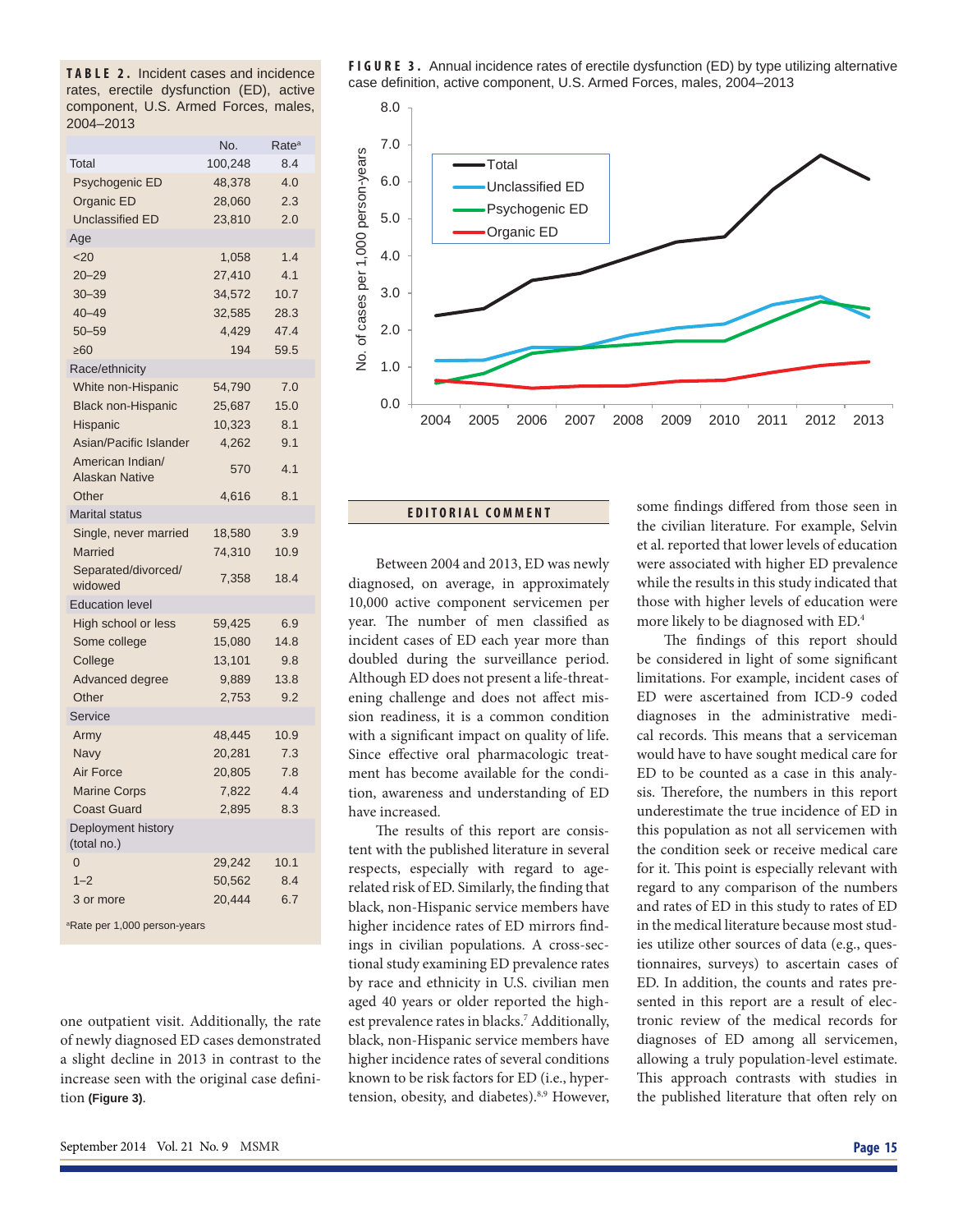relatively small samples to derive estimates of ED prevalence.

It is not surprising that a modification of the case definition to require two outpatient visits would result in fewer newly diagnosed cases of ED, but the magnitude of the difference is noteworthy because it decreased the number of cases by more than 50%. Also, it would appear that approximately half of newly diagnosed cases of ED do not seek medical care for the condition more than once in a 2-year period. This may indicate that a significant proportion of service members are successfully treated in a single visit or do not experience recurrence of the condition. Another possibility may be that some servicemen seek subsequent medical care outside the MHS, and that care is not documented in the healthcare records in DMSS. In 2013, the decline in the number of cases associated with the modified case definition is not surprising because many cases who had their first outpatient encounter in that year did not have an opportunity for a case-defining second encounter before the end of the surveillance period.

These study findings suggest several avenues for additional analyses. For example, examination of the comorbid and co-occurring medical conditions in servicemen with ED might provide insight into the reasons that incidence rates of diagnoses of this condition are increasing. Several studies in veterans have examined the association between mental health diagnoses, especially PTSD, and the occurrence of ED.

#### **REFERENCES**

2. Albersen M, Mwamukonda KB, Shindel AW, Lue TF. Evaluation and treatment of erectile dysfunction. *Med Clin N Am.* 2011; 95:201–212.

3. Shamloul R, Ghanem Hussein. Erectile dysfunction. *Lancet.* 2013; 381(9861):153–165.

4. Selvin E, Burnett AL, Platz EA. Prevalence and risk factors for erectile dysfunction in the US. *Am J Med.* 2007; 120(2):151–157.

5. Johnannes CB, Araujo AB, Feldman HA, Derby CA, Kleinman KP, McKinlay JB. Incidence of erectile dysfunction in men 40 to 69 years old: longitudinal results from the Massachusetts Male Aging Study. *J Urol.* 2000; 163(2):460–463.

6. Male Reproductive Health. in: Litwin MS, Saigal CS, editors. Urologic Disease in America. US Department of Health and Human Services, Public Health Service, National Institutes of Health, National Institute of Diabetes and Digestive and Kidney Diseases. Washington, DC: US Government Printing Office, 2012; NIH Publication No. 12-786.

7. Laumann EO, West S, Glasser D, Carson C, Rosen R, Kang JH. Prevalence and correlates of erectile dysfunction by race and ethnicity among men aged 40 or older in the United States: from the male attitudes regarding sexual health survey. *J Sex Med*. 2007; 4(1):57–65.

8. Armed Forces Health Surveillance Center. Incidence and prevalence of select cardiovascular risk factors and conditions, active component, U.S. Armed Forces, 2003–2012. *MSMR*. 2013; 20(12):16–18.

9. Armed Forces Health Surveillance Center. Diabetes mellitus, active component, U.S. Armed Forces, 1997–2007. *MSMR*. 2009; 16 (2):7–9.

<sup>1.</sup> NIH Consensus Conference. Impotence. NIH consensus development panel on impotence. *JAMA.* 1993; 270(1):83–90.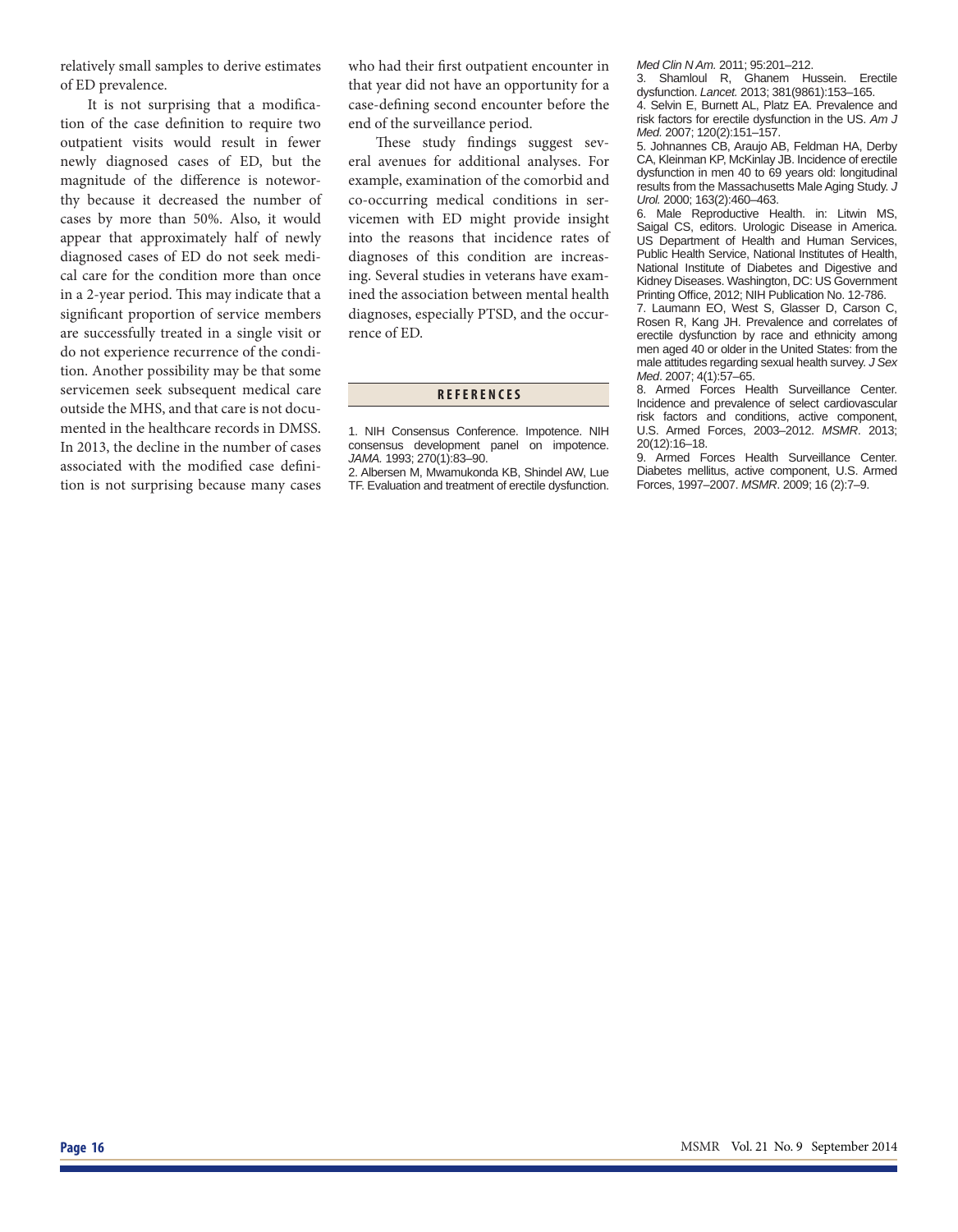## **Deployment**-**related Conditions of Special Surveillance Interest, U.S. Armed Forces, by Month and Service, January 2003–August 2014 (data as of 18 September 2014)**

Amputations (ICD-9-CM: 887, 896, 897, V49.6 except V49.61–V49.62, V49.7 except V49.71–V49.72, PR 84.0–PR 84.1, except PR 84.01– PR 84.02 and PR 84.11)<sup>a</sup>



Reference: Army Medical Surveillance Activity. Deployment-related condition of special surveillance interest: amputations. Amputations of lower and upper extremities, U.S. Armed Forces, 1990–2004. *MSMR*. Jan 2005;11(1):2–6.

a Indicator diagnosis (one per individual) during a hospitalization while deployed to/within 365 days of returning from deployment.

Heterotopic ossification (ICD-9: 728.12, 728.13, 728.19)<sup>b</sup>



Reference: Army Medical Surveillance Activity. Heterotopic ossification, active components, U.S. Armed Forces, 2002-2007. MSMR. Aug 2007; 14(5):7-9. One diagnosis during a hospitalization or two or more ambulatory visits at least 7 days apart (one case per individual) while deployed to/within 365 days of returning from deployment.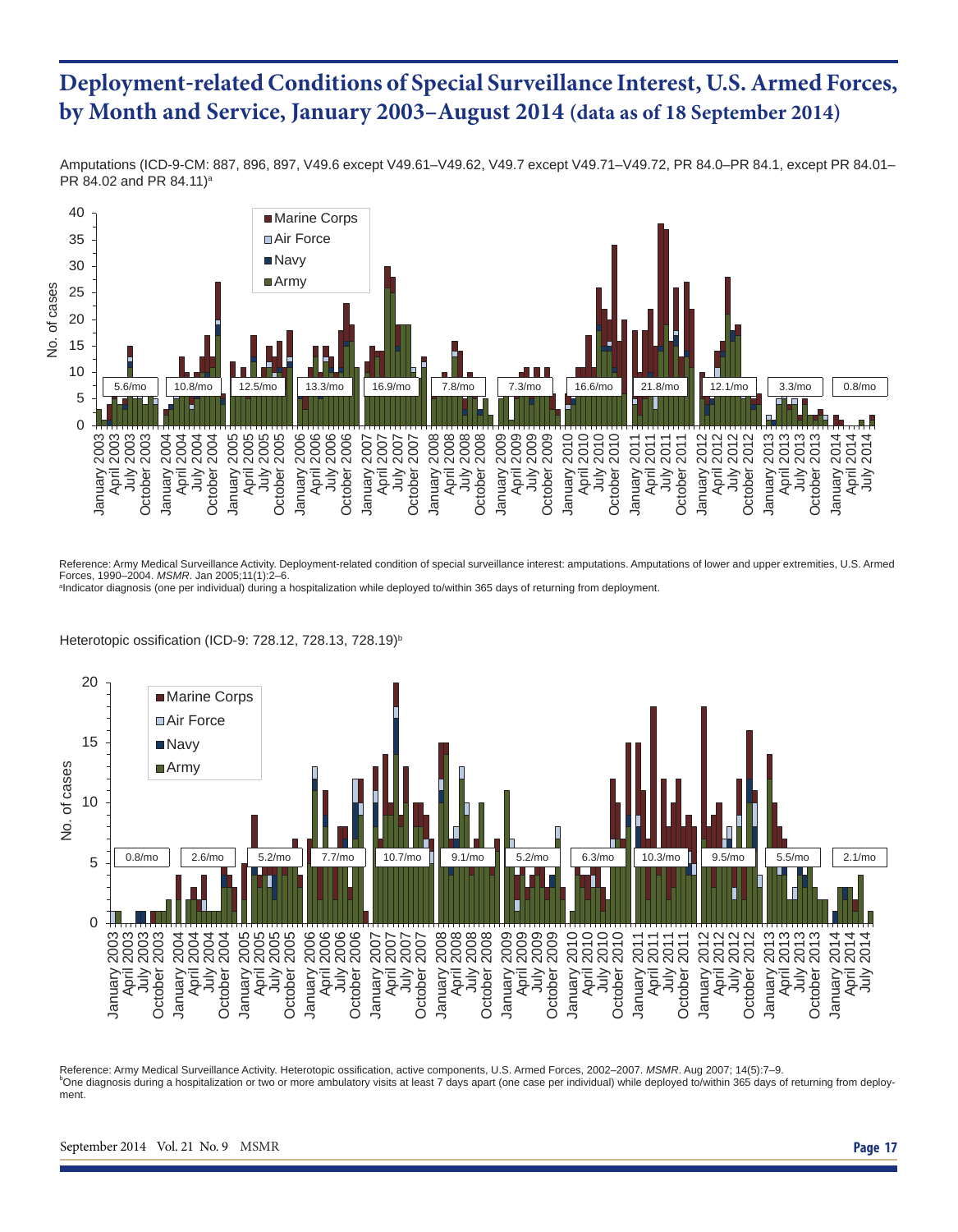# **Deployment-related Conditions of Special Surveillance Interest, U.S. Armed Forces, by Month and Service, January 2003–August 2014 (data as of 18 September 2014)**

Traumatic brain injury (TBI) (ICD-9: 310.2, 800–801, 803-804, 850–854, 907.0, 950.1–950.3, 959.01, V15.5\_1–9, V15.5\_A–F, V15.52\_0–9, V15.52\_A–F, V15.59\_1–9, V15.59\_A–F)a



Reference: Armed Forces Health Surveillance Center. Deriving case counts from medical encounter data: considerations when interpreting health surveillance reports. *MSMR*. 2009; 16(12):2–8.

a Indicator diagnosis (one per individual) during a hospitalization or ambulatory visit while deployed to/within 30 days of returning from deployment (includes in-theater medical encounters from the Theater Medical Data Store [TMDS] and excludes 4,579 deployers who had at least one TBI-related medical encounter any time prior to deployment).

Deep vein thrombophlebitis/pulmonary embolus (ICD-9: 415.1, 451.1, 451.81, 451.83, 451.89, 453.2, 453.40–453.42 and 453.8)<sup>b</sup>



Reference: Isenbarger DW, Atwood JE, Scott PT, et al. Venous thromboembolism among United States soldiers deployed to Southwest Asia. *Thromb Res*. 2006;117(4):379–383. b One diagnosis during a hospitalization or two or more ambulatory visits at least 7 days apart (one case per individual) while deployed to/within 90 days of returning from deployment.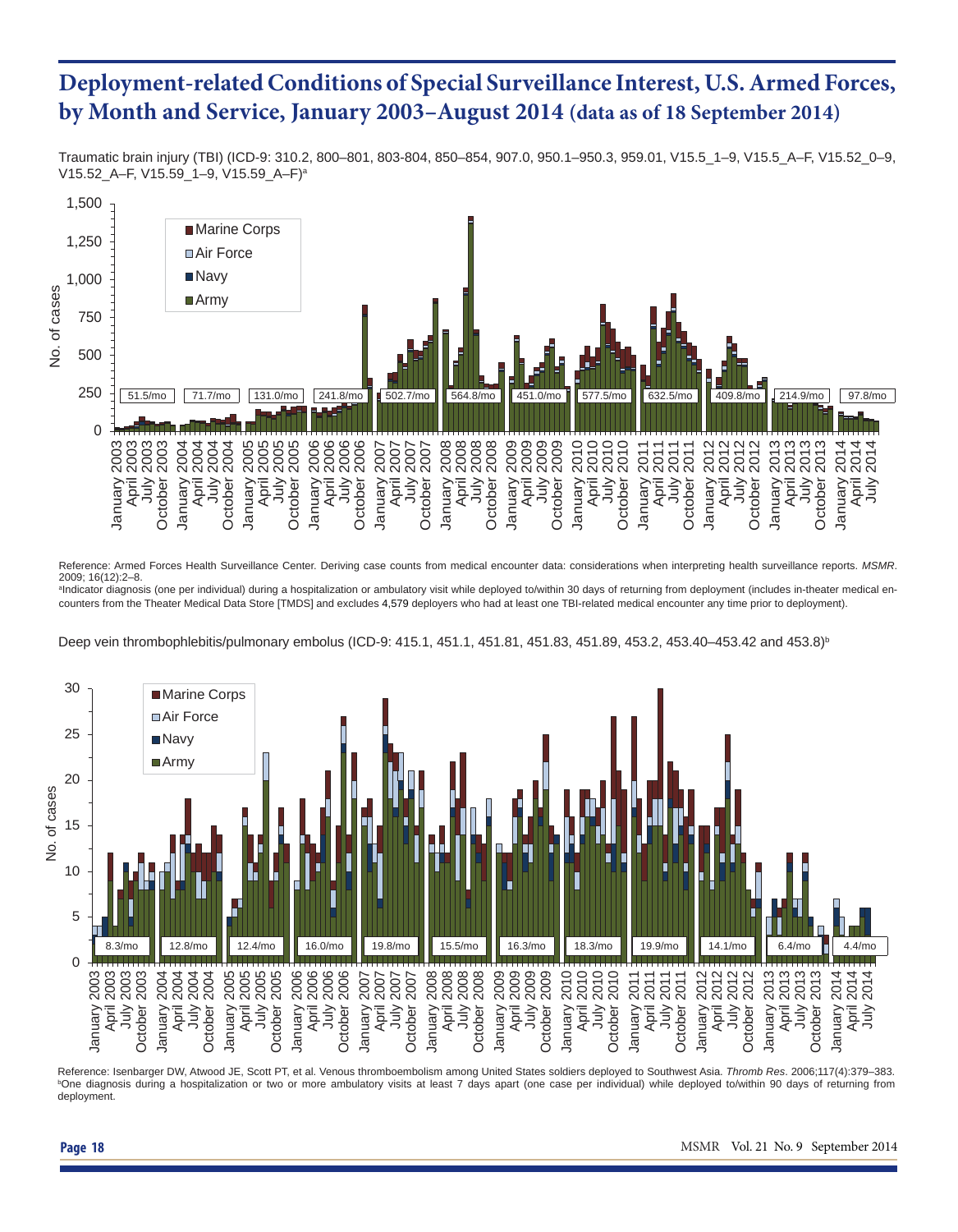# **Deployment-related Conditions of Special Surveillance Interest, U.S. Armed Forces, by Month and Service, January 2003–August 2014 (data as of 18 September 2014)**

Severe acute pneumonia (ICD-9: 518.81, 518.82, 480-487, 786.09)<sup>a</sup>



Reference: Army Medical Surveillance Activity. Deployment-related condition of special surveillance interest: severe acute pneumonia. Hospitalizations for acute respiratory failure (ARF)/acute respiratory distress syndrome (ARDS) among participants in Operation Enduring Freedom/Operation Iraqi Freedom, active components, U.S. Armed Forces, January 2003–November 2004. *MSMR*. Nov/Dec 2004;10(6):6–7. <sup>a</sup>

Indicator diagnosis (one per individual) during a hospitalization while deployed to/within 30 days of returning from OEF/OIF/OND.



Leishmaniasis (ICD-9: 085.0-085.9)<sup>b</sup>

Reference: Army Medical Surveillance Activity. Deployment-related condition of special surveillance interest: leishmaniasis. Leishmaniasis among U.S. Armed Forces, January 2003–November 2004. *MSMR*. Nov/Dec 2004;10(6):2–4.

<sup>b</sup>Indicator diagnosis (one per individual) during a hospitalization, ambulatory visit, and/or from a notifiable medical event during/after service in OEF/OIF/OND.